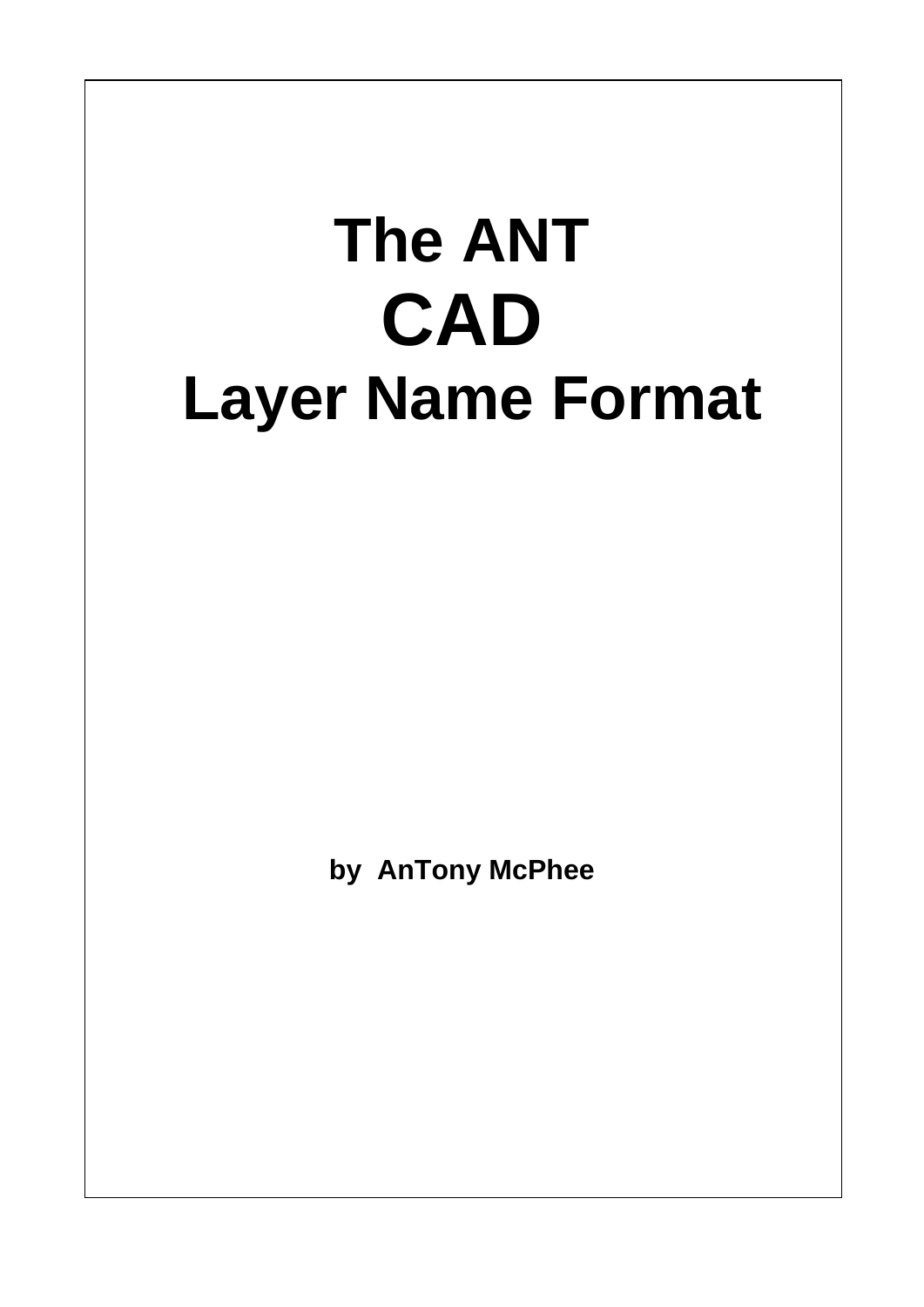# **Revision History**

# *Drafts*

| No. | <b>Date</b> | <b>Description</b>                        | b٧        |
|-----|-------------|-------------------------------------------|-----------|
|     | 12/02/01    | Created from Using CAD to Model Buildings | A. McPhee |
|     | 12/03/01    | Compliance grades changed.                | A. McPhee |

# **Reference Documents**

Using CAD to Model Buildings – Part 1, Part 2, Part 3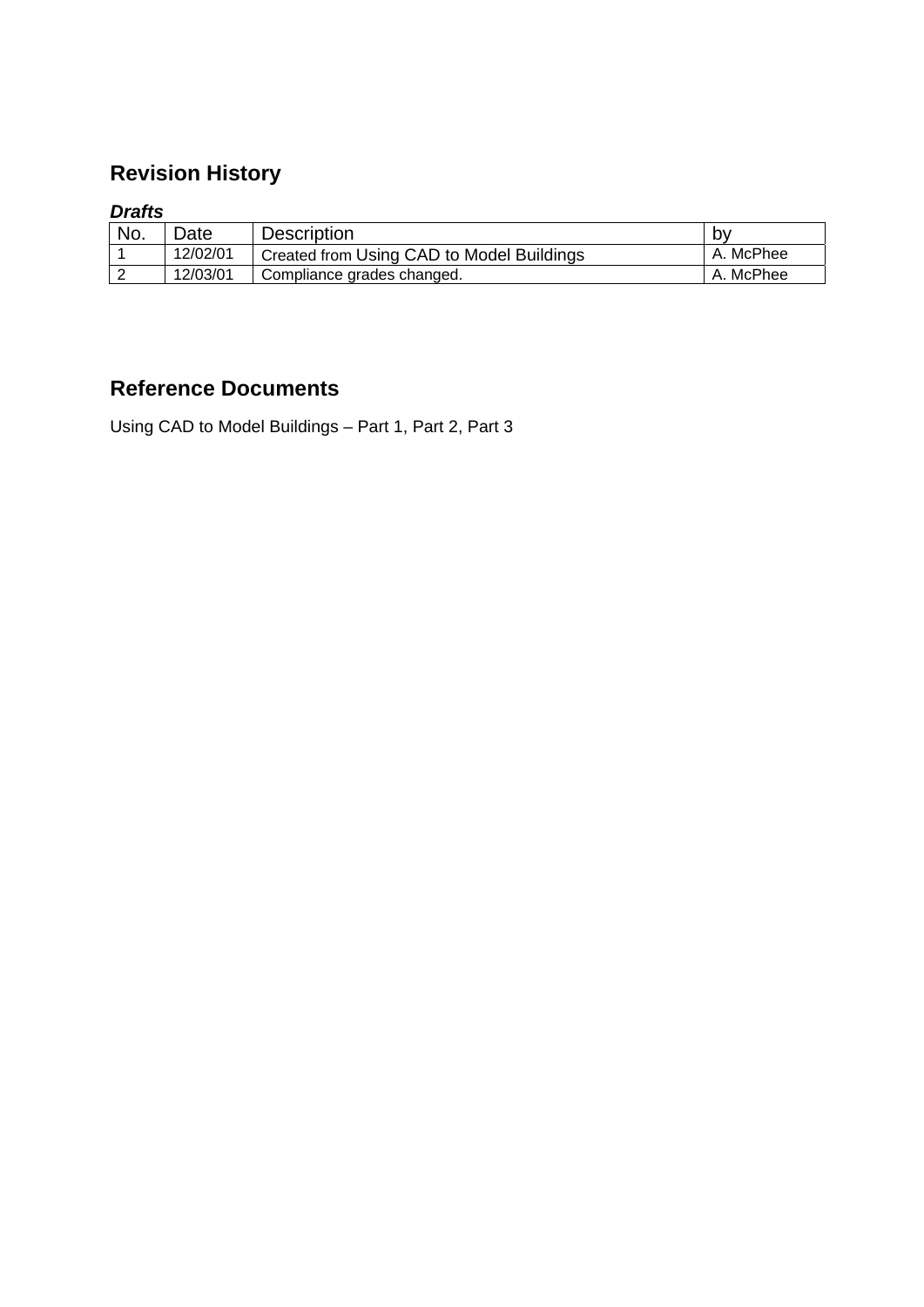# **Contents**

| 1.0                                                     |    |
|---------------------------------------------------------|----|
| 1.1                                                     |    |
| 2.0                                                     |    |
| 2.1                                                     |    |
| 3.0                                                     |    |
| 3.1                                                     |    |
| 3.2                                                     |    |
| 4.0                                                     |    |
| 4.1                                                     |    |
| 5.0                                                     |    |
| 5.01                                                    |    |
| 5.02                                                    |    |
| 5.03                                                    |    |
| 5.04                                                    |    |
| 5.05                                                    |    |
| 5.06                                                    |    |
| 5.07                                                    |    |
| 5.08                                                    |    |
| 5.09<br>5.10                                            |    |
| 5.11                                                    |    |
| APPENDIX A-FULL LAYER NAME FORMAT & COMPLIANCE GRADES 9 |    |
|                                                         |    |
|                                                         |    |
|                                                         |    |
|                                                         | 19 |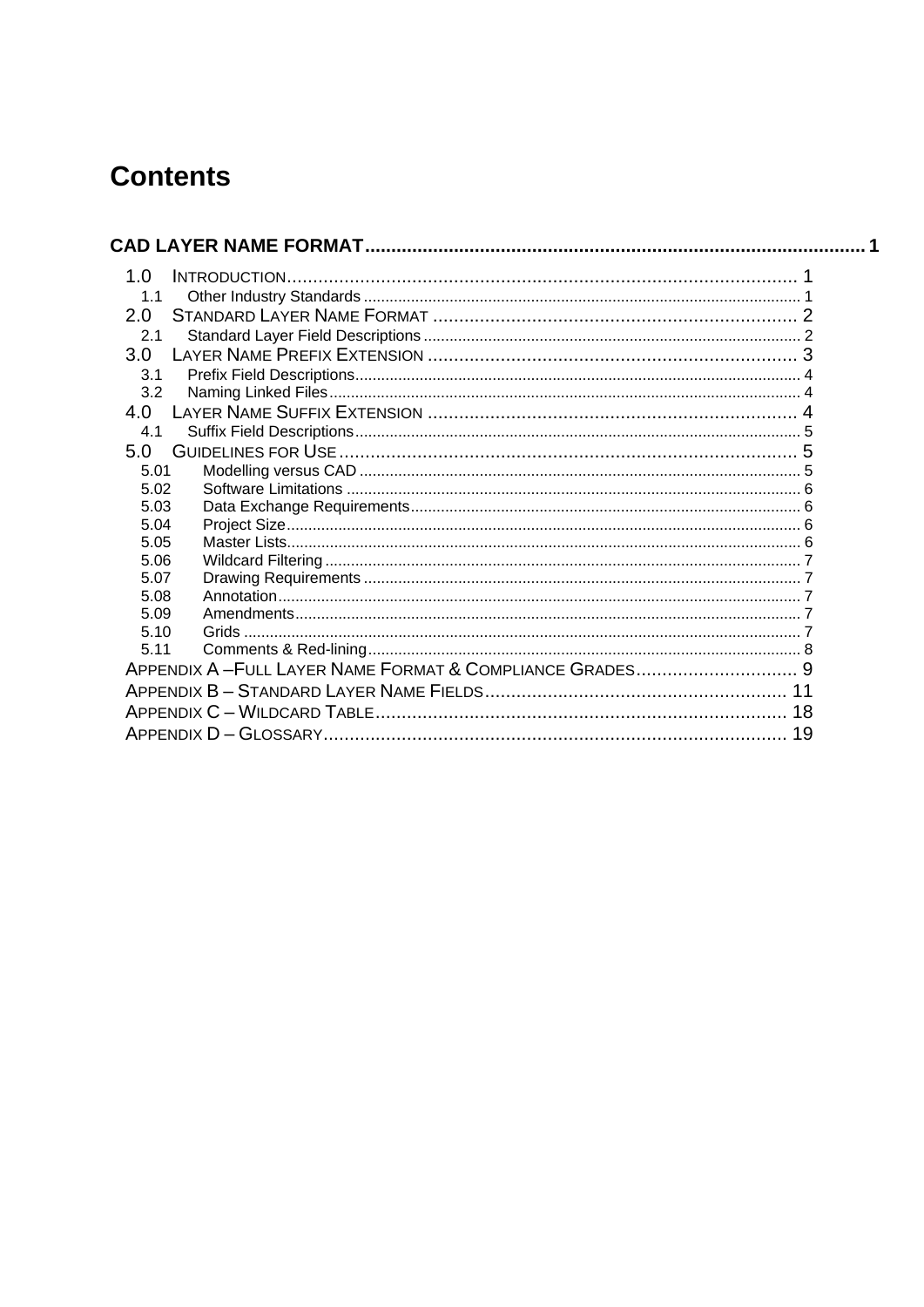# <span id="page-3-0"></span>**CAD Layer Name Format**

# **1.0 Introduction**

The purpose of this document is to provide a flexible, but consistent, way to structure layer names in CAD files. The aim is to make layer names intelligible across the industry, so that even though your requirements for layer naming may differ from someone else's, you will both understand each other's intention.

This document provides an abridged description of the layer naming structure described in the *Using CAD to Model Buildings* document. *Using CAD to Model Buildings* contains three parts, Part 1 - *Guidelines for Using CAD to Model Buildings*, Part 2 –*Guidelines for Naming of Layers* and Part 3 – *Guidelines for Structuring Computer Files*.

The full layer naming format can be best described as a template, with placeholders (fields) for various types of information. Fields are separated by special characters that identify the type of field. Refer to **[Appendix A](#page-11-0)** for a description of the full layer naming format.

The CAD Layer format in this document simplifies the full description by providing a 'Standard' layer naming format that can have additional information added to the beginning (layer name prefix), or end (layer name suffix).

The intention of this document is to provide guidance to Architects in constructing their in-house management system, and to create a benchmark that can be referred to when dealing with other building consultants and clients.

## *1.1 Other Industry Standards*

There is an Australian standard for naming of layers - Australian Standard AS 13576 – 1999 "*Organization and naming layers for CAD*" (a direct copy of International Standard ISO13567-2.), which supersedes the previous Australian standard - AS 3883 - 1991 (a direct copy of British Standard BS1192 – Part 5.)

Both standards proscribe Layer Naming structures only. These standards have been reviewed and considered too cumbersome for the majority of architectural work, mainly due to their requirement for mandatory fields.

There are also a number of published guidelines more relevant to architectural work. The American Institute of Architects "CAD Layer Guidelines" was considered the most appropriate and this document builds on that guideline.

Work has also been done on establishing standards for computer modelling in the construction industry. STEP (ISO 10303 Standards for The Exchange of Product model data) is well developed in the area of manufacturing (particularly car assembly). The IAI (International Alliance for

Interoperability) is attempting to establish standards for describing complete objects in building models (such as doors, windows, walls etc), building on standards created by STEP.

It is envisaged that the method computer software use will move gradually from dealing with drawing objects (lines, text etc) to complex building objects (doors, walls etc.) which will change the nature, and possibly lessen the importance, of layer name management.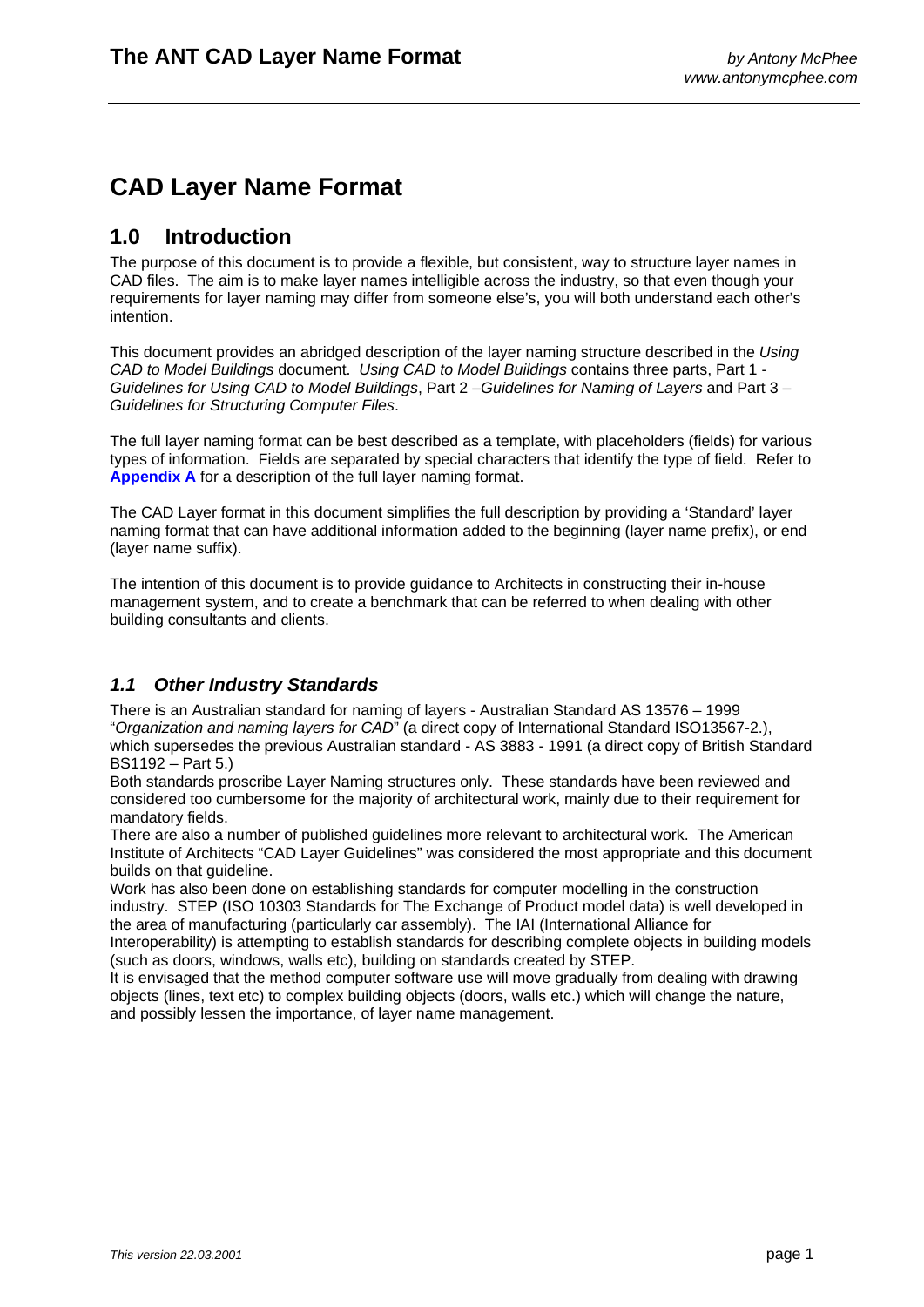# <span id="page-4-0"></span>**2.0 Standard Layer Name Format**

The ANT Layer Name Format identifies particular fields by divider characters, type of character (number or letter), or position. This structure means fields can be identified even if other fields are missing. It reduces the need to include dummy information or restrict fields to predefined lengths. Fields have been defined as being in either upper or lower case. This is suggested for readability only, using all upper or all lowercase is acceptable.

The important point to remember is that, unlike other Layer Naming Standards, NO layer name field is mandatory.

The standard layer name structure:

| -material<br>+status<br>element<br>owner |
|------------------------------------------|
|------------------------------------------|

where:

| <b>FIELD</b> | <b>DESCRIPTION</b>                                     | <b>CHARACTERS</b>                                    | <b>RULES</b>                                                      |
|--------------|--------------------------------------------------------|------------------------------------------------------|-------------------------------------------------------------------|
| element      | <b>Building element</b>                                | Letters, upper-case<br>(4 recommended)               | Must begin with exclamation (!)<br>if prefix extension used.      |
| -material    | Building material<br>or Modifier<br>or Annotation type | Letters or numbers,<br>lower-case<br>(4 recommended) | Optional<br>Must begin with dash (-)                              |
| +status      | Information accuracy                                   | 1 number                                             | Optional<br>Must begin with plus $(+)$<br>Required if owner used. |
| owner        | Owner                                                  | 2 letters, lower-case                                | Optional                                                          |

e.g. WALL**-**plbd**+**2am wall, plasterboard, schematic, owned by AM,

Use of dividers means fields can be omitted:

| e.a. | WALL-plbd | wall, plasterboard |  |
|------|-----------|--------------------|--|
|      | WALL+2    | wall, schematic    |  |
|      | -plbd     | plasterboard       |  |

**Where divider characters (! +) are not supported replace them with the underscore (\_) character.** 

Refer to **[Appendix B - Standard Layer Name Fields](#page-13-0)** for a full list of recommended layer field names.

#### *2.1 Standard Layer Field Descriptions*

#### *2.1.1 Element*

A description of the building element the object represents (walls, floors, etc.), or annotation element (text, dimensions etc.)

The range of elements should be kept to a restricted number so known groups of objects can be manipulated together using wildcards.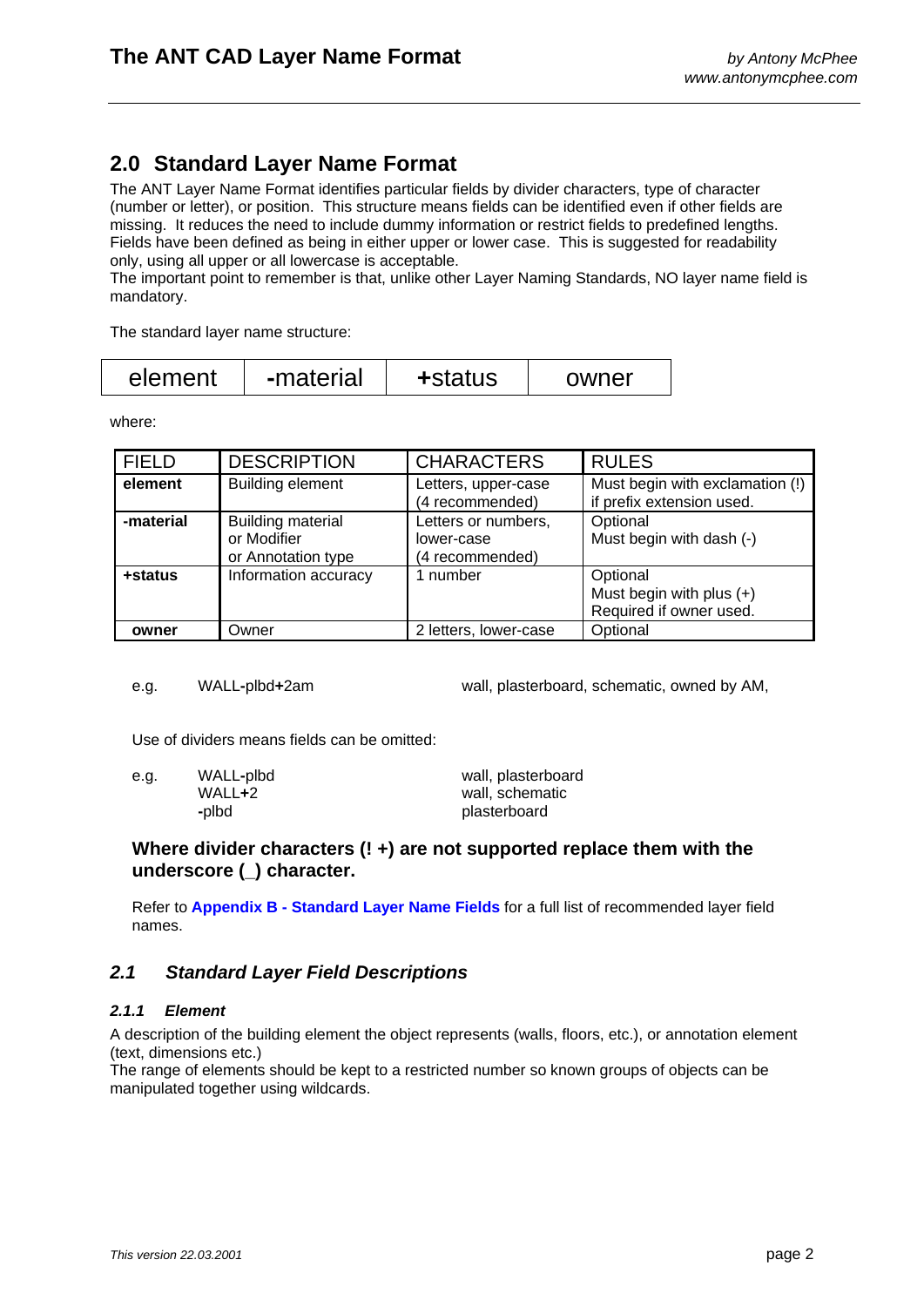#### <span id="page-5-0"></span>*2.1.2 Material or element Modifier*

A description of the building material the object describes (brick, timber, etc), type of element (text, dimension etc.), or further description (modifier) of the object's element (above, below etc). Use for additional information to compliment what the Element describes. The range of these field names need not be as restricted as the range of element names. Users should be encouraged to exactly describe what they are representing, although there needs to be consensus on the field names used for the same material or modifier.

Identifying what material an object represents can impart information to other members of the design team that would otherwise require referring to notes, schedules, legends etc. This can lead to significant time saving and reduction of errors. It means drawings can progress quickly without the need for continually adding notes, hatching or dimensions. These can all be added later as the information is all there in the drawing file. (Notes, hatching and dimensions are only required to make information visible on a printed drawing).

#### *2.1.3 Status*

A code representing the information accuracy, or status, of an object. (Schematic, under review etc.) One of the problems with CAD files is it is not possible to identify the accuracy of information. A wall will have an exact position in a CAD file (up to 16 decimal places!), even if it has been drawn in what was intended to be a tentative location. If, (as is common) sketch design CAD files are used to create documentation drawings there is no way to identify which parts have been drawn or altered as the result of detailed design and which are left-overs from sketch design. Status can also be useful to represent the completeness or otherwise of a CAD file. As construction information is confirmed, approved, or constructed the status can be changed to reflect this. This means the same drawing can be used for package or staged issues.

#### *2.1.4 Owner*

A code representing the person who owns the object.

Some software can use layers to identify who has permission to work on what objects within a file. This field can be used to identify which individual 'owns' which layers. It can also be used to identify who has added or altered objects in a file, for example in as-built drawings, or red-lining or commenting in drawings.

# **3.0 Layer Name Prefix Extension**

The standard layer name can be extended to include other information.

This Information is divided into a layer name *Prefix*, which contains information that is often found in linked files, and a *Suffix* which generally contains information about the graphical representation of objects. Prefix and Suffix extensions are optional.

| location<br>discipline<br>stage |  |
|---------------------------------|--|
|---------------------------------|--|

where:

| <b>FIELD</b>    | <b>DESCRIPTION</b>              | <b>CHARACTERS</b>    | <b>RULES</b>                   |
|-----------------|---------------------------------|----------------------|--------------------------------|
| discipline      | <b>Building Team discipline</b> | 1 letter, lower-case |                                |
| stage           | Information accuracy            | 1 number             |                                |
| <b>location</b> | Location, level or option       | Letters or numbers   | Must begin with underscore $($ |
|                 |                                 | lower-case           |                                |

e.g. A<sub>2</sub> planL1L9 **Architectural, Schematic, Plan levels 1 to 9,** Architectural, Schematic, Plan levels 1 to 9,

Refer to **[Appendix B - Standard Layer Name Fields](#page-13-0)** for a full list of recommended layer field names.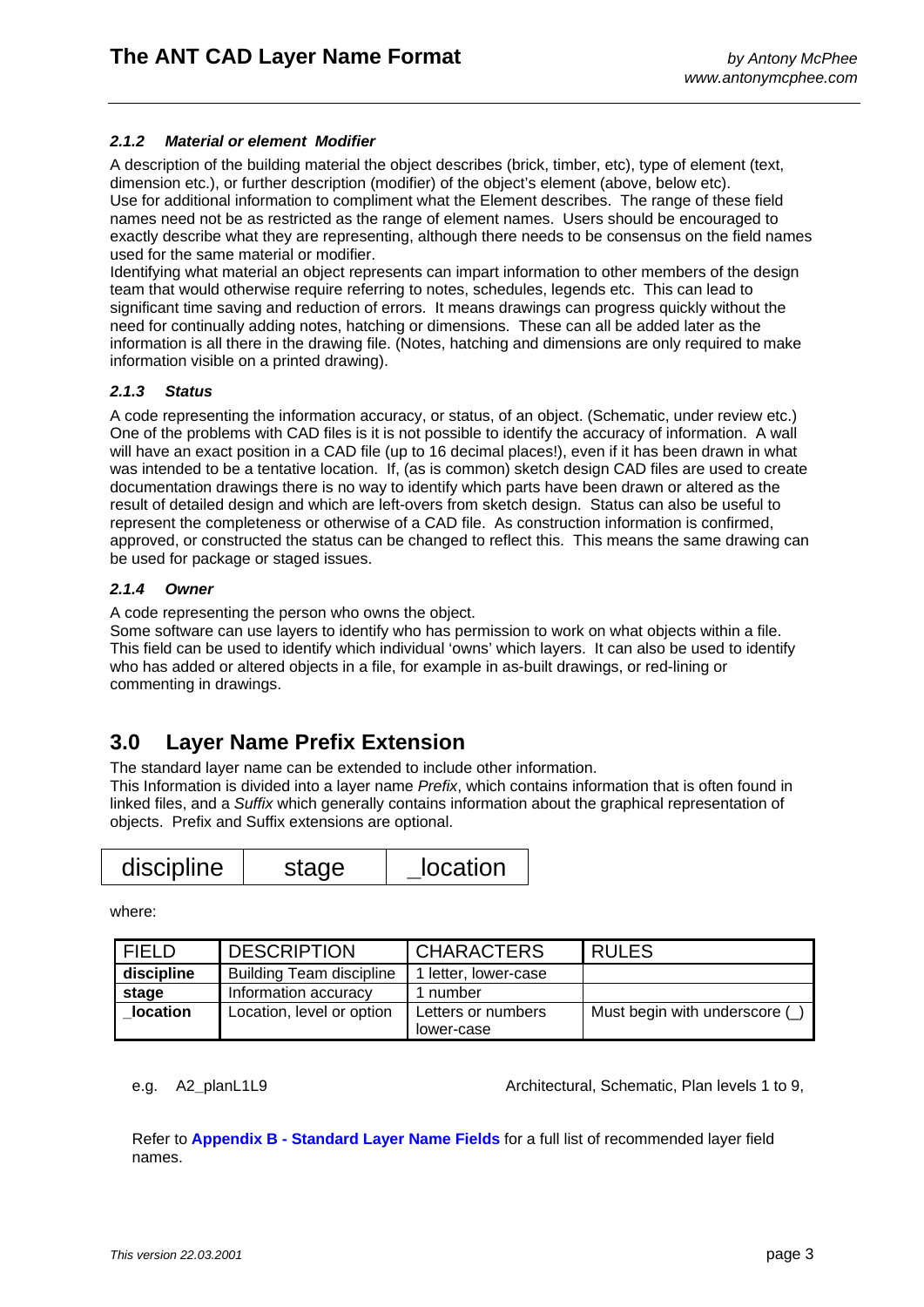### <span id="page-6-0"></span>*3.1 Prefix Field Descriptions*

#### *3.1.01 Discipline*

A description of the discipline that created the object (Architect, Electrical engineer, etc.) This field is only necessary in layer names if CAD files are going to contain objects from a number of different disciplines. There is no point identifying objects as originating from the Architect if there are no objects in the file that originated from other consultants. The best way to identify objects from other disciplines is via linking their files into your files.

#### *3.1.02 Stage*

A code representing the stage in terms of information accuracy of an object. (Schematic, Design Development, for construction etc.)

A broad description of the stage the object is a part of. Use stage to describe the general accuracy of a group of objects, use *Status* for individual objects whose accuracy differs from that group.

#### *3.1.03 Location*

A description of the location, or time, within the building the object appears. (floor level, package, zone, stage etc.).

This field can be used to hold information related to the construction of the objects represented. For example the floor level, construction stage, construction package, sub-contract etc. One particular use is to separate different floors of a multi-storey building that would otherwise be on top of each other. Although often the best way to identify this type of information is by separating it into linked files.

#### *3.2 Naming Linked Files*

In some CAD software, when a file is linked, (sometimes called an *external reference* file), the layers from that file have the file's name appended to them. The layer name prefix described above can be considered the equivalent to the filename of a linked file.

For this reason it is recommended that file names of linked files follow the layer name Prefix format above to provide consistency.

e.g. A2 planL1L9.dwg **Architectural, Schematic, Plan levels 1 to 9,** and to 9,

# **4.0 Layer Name Suffix Extension**

| Representation: |       | Graphic:           |  |         |
|-----------------|-------|--------------------|--|---------|
| <b>Stype</b>    | scale | %colour   linetype |  | Pen wt. |

where:

| <b>FIELD</b>    | <b>DESCRIPTION</b> | <b>CHARACTERS</b>     | <b>RULES</b>                                                                                                  |
|-----------------|--------------------|-----------------------|---------------------------------------------------------------------------------------------------------------|
| Representation: |                    |                       |                                                                                                               |
| type            | Type of drawing    | 1 letter, lower-case  | Must begin with dollar $(\$)$<br>Required if Scale used                                                       |
| scale           | Scale of object    | numbers               |                                                                                                               |
| Graphic:        |                    |                       |                                                                                                               |
| colour          | Plotted colour     | 3 numbers             | Must begin with percent (%)<br>Required if Linetype & Pen<br>used                                             |
| linetype        | Plotted Line type  | 2 letters, lower-case | 1 <sup>st</sup> char. linetype description,<br>2 <sup>nd</sup> char. linetype scale.<br>Required if Pen used. |
| pen             | Plotted Pen width  | 1 number              |                                                                                                               |

e.g. **\$**p100**%**007dh4 appears plan only, 1:100, colour 7 (black), half sized dashed line, 0.25 pen.

**Where divider characters (\$ %) are not supported replace them with the underscore (\_) character.**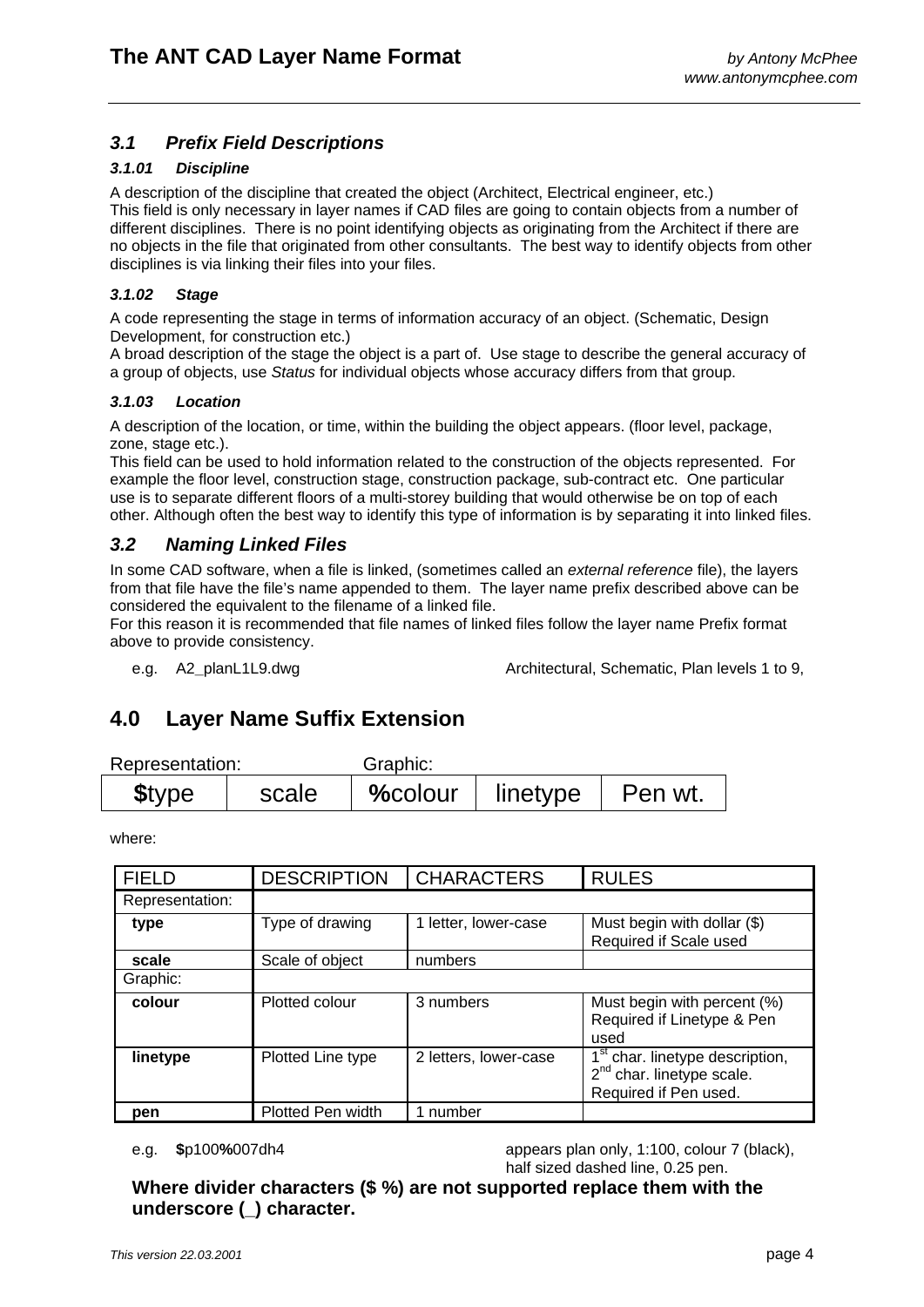<span id="page-7-0"></span>Refer to **[Appendix B - Standard Layer Name Fields](#page-13-0)** for a full list of recommended layer field names.

#### *4.1 Suffix Field Descriptions*

#### *4.1.01 Representational Information*

Information on where and how an object will be represented. This is divided into:

#### *Drawing Type*

A description of the type of drawing the object appears in, (plan, elevation, furniture etc.) This field is useful to separate information that occurs in the same location but in different planes, as in floor plans, reflected ceiling plans, slab set-out plans etc., or separate trades or contracts, such as furniture, electrical layout etc.

#### *Drawing Scale*

A description of the scale of the drawing the object appears in. (1:100 etc.) Used where objects are only relevant to a particular scale. For example when a 1:5 detail is drawn over the top of a 1:50 wall section, or text for a 1:500 site plan is placed within a 1:100 floor plan.

#### *4.1.02 Graphical Information*

Information on how an object will appear when printed. This is divided into:

#### *Colour*

A description of the colour that an object is normally printed in, whether the drawing is printed to paper or electronic file format.

Colours should comply with AutoCAD 256 colour numbers.

Used when colour can't be directly embedded, or when this information will be lost when transferring to another CAD system.

#### *Linetype*

A description of the line type that an object is normally printed in (dashed, dotted etc), whether the drawing is printed to paper or electronic file format.

Line type should comply with ISO 128-21:1997 descriptions.

Used when line type can't be directly embedded, or when this information will be lost when transferring to another CAD system.

#### *Line Weight*

A description of the pen width that an object is normally printed with. (0.25, 0.35 etc.), whether the drawing is printed to paper or electronic file format.

Pen widths should be described in ISO 9175 Part 1 standard widths.

Used when line weight can't be directly embedded, or when this information will be lost when transferring to another CAD system.

# **5.0 Guidelines for Use**

#### *5.01 Modelling versus CAD*

Computer Aided Drafting (CAD) has been accessible to architects since the early 1980s. Its purpose, as the name suggests, was to use the computer as a tool in the production of drafted paper documents. These systems were primarily designed to mimic existing simple repetitive processes, therefore speeding up the production of paper drawings.

But computers can do much more than mimic lines on paper. They can store information by embedding it within a drawing file, for example in a layer name. Although this information doesn't appear when drawings are printed, it can be useful during the creation of drawings. Not only useful for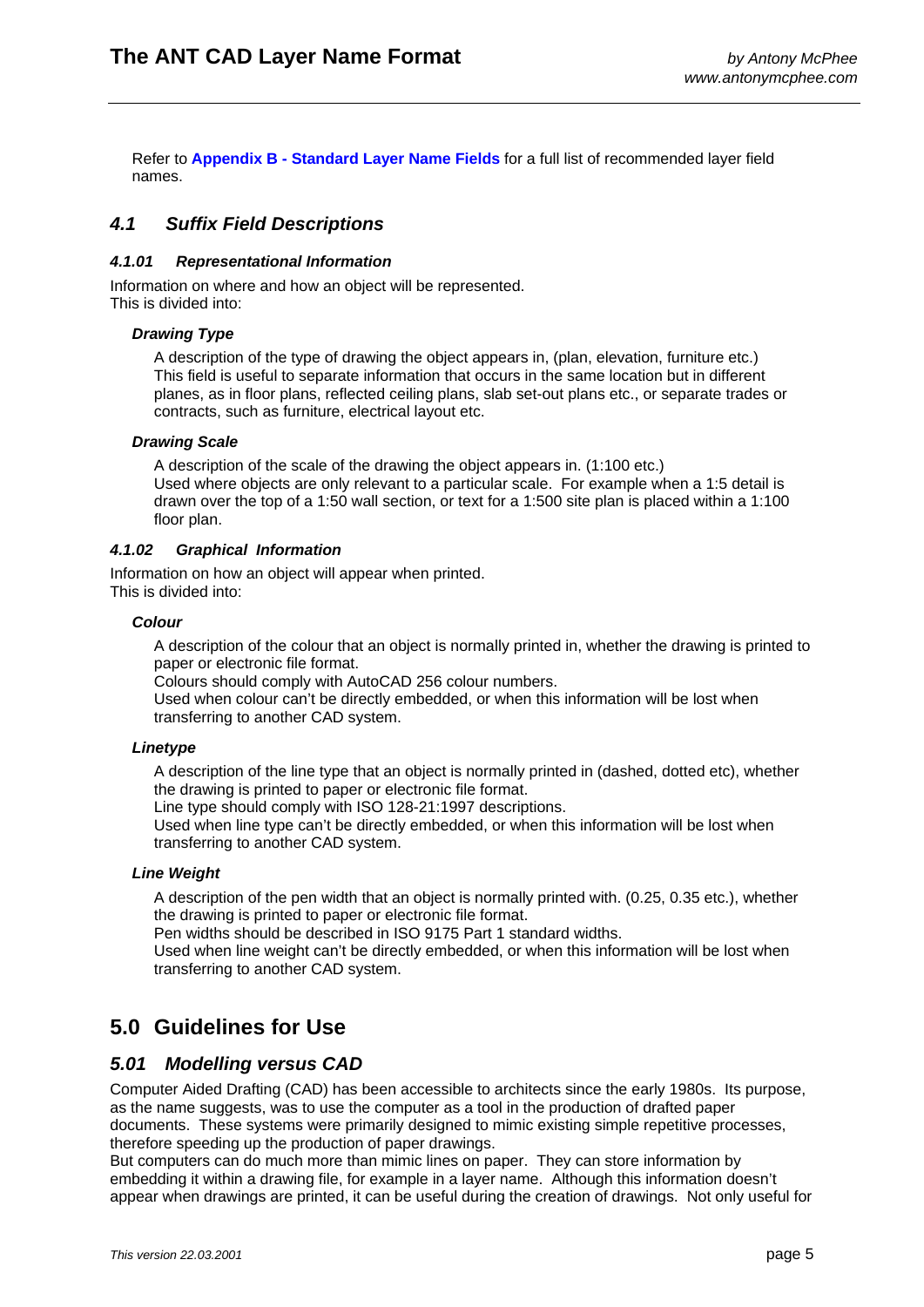<span id="page-8-0"></span>conveying information to the people using the CAD computer files, but also greatly assisting coordination across drawings.

This approach can be achieved using ordinary CAD software by considering plans, sections, details etc. as slices through the actual building. Where a slice is taken objects exactly located, and materials are described using layer names. Also drawings can be set up through linked files so that a particular part of a building is drawn once but occurs many times, mimicking a single model of the building.

The layer name format has been designed with this aim in mind.

Try and consider your CAD files as a model of the actual building rather than an electronic version of paper drawings.

#### *5.02 Software Limitations*

Each AEC software package has it's own limitations on layer names. Some software will not be capable of containing all of the layer name fields. Where possible the fields that are capable of inclusion should follow the Layer name format and use the Standard Layer Name fields. (see [Appendix B](#page-13-0)). Where divider characters (! + \$ %) are not supported replace them with the underscore (\_) character.

#### *5.03 Data Exchange Requirements*

Data exchange between AEC software packages that don't support identical methods of directly embedding information leads to loss of data each time an exchange takes place. For example, if one has a separate attribute for pen weight, the other does not, the pen weight of objects is likely to be lost when the translation occurs.

If it is envisaged data exchange will occur reasonably frequently consideration should be given to including all information in the layer name, even if not actually required by the originating software. This ensures no data is lost during translation.

#### *5.04 Project Size*

The size of a project will dictate how the files will be structured, and in turn the number of layer name fields required.

One of the requirements of larger projects is for many people to be able to work on the project at the same time. Large projects need to be split over many files to facilitate this, typically using linked files to share information. These linked files typically remove the need for the *discipline, stage, location, type* and *scale* layer name fields as different levels, different types of drawings, and drawings of different scales are split into separate files.

Small projects with less people working on them may only need one file, with all drawings (plans, reflected ceilings, elevations, details etc.) generated from that one file. In this case all layer name fields may be used to distinguish objects that appear on the different drawings being produced. Projects may fall between these two extremes, or indeed move from having few to many people working on them.

By using layer fields a project that started as a single file can be split into a number of files by isolating the objects on the relevant layer fields and writing them out to a separate file.

#### *5.05 Master Lists*

Although **[Appendix B](#page-13-0)** lists suggested standard layer field names it is not intended to be, nor could ever be, all encompassing. It is recommended an Office Master List be created.

Individual projects often generate new layer field names, these should be added to the Office Master List as they arise.

As a single list that covers all possibilities for all projects would be unmanageably long to actually use on a single project it is recommended each project have a Project Master List (created by cutting down the Office Master List), that, once created, can only be added to via an approval process.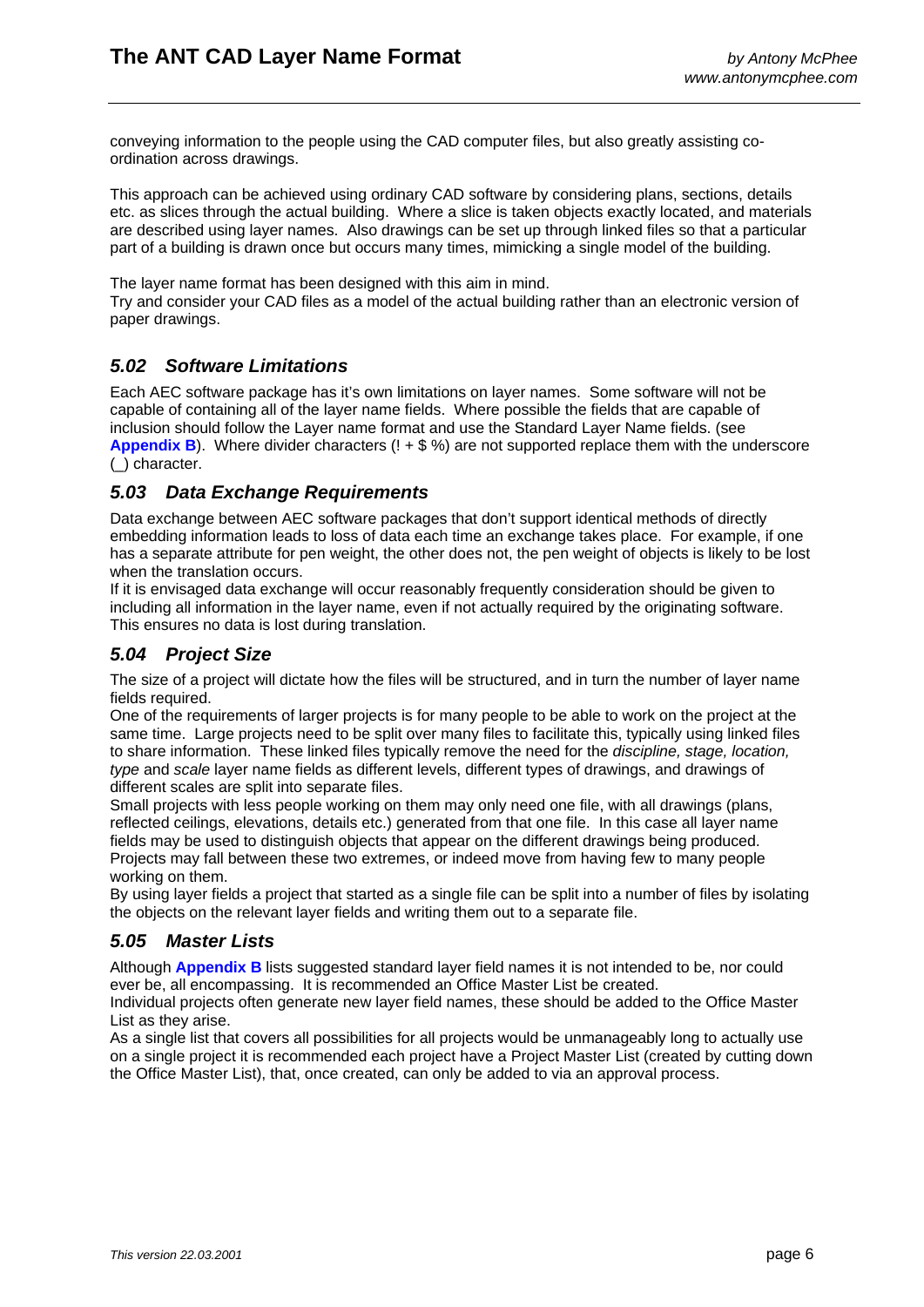#### <span id="page-9-0"></span>*5.06 Wildcard Filtering*

If your software supports wildcard matching use it to filter layers.

| e.g. | *WALL*                 | all walls                                        |
|------|------------------------|--------------------------------------------------|
|      | *ANNO*                 | all annotation                                   |
|      | $*$ -cmt $*$ or $*$ +1 | all comments                                     |
|      | $*+0*$                 | all layers not plotted                           |
|      | *\$c*                  | all layers that appear only on reflected ceiling |
|      |                        |                                                  |

Refer also **[Appendix C – Wildcard Table](#page-20-0)**.

#### *5.07 Drawing Requirements*

There is no benefit in including more information than required for a particular purpose. The layer name structure allows only information required, or known to be included:

| e.g. | WALL          | a wall                                       |
|------|---------------|----------------------------------------------|
| e.a. | -plbd         | plasterboard material                        |
| e.a. | GRID%001      | grid, colour 1                               |
| e.a. | <b>WALLSc</b> | wall, appears only on reflected ceiling plan |

When additional information is know it can be added:

| e.g. | WALL | becomes | WALL-plbd |
|------|------|---------|-----------|
| e.g. | GRID | becomes | GRID-a    |

This means layers used in sketch design files can simply be renamed for documentation.

#### *5.08 Annotation*

Drawing annotation are all those objects that are not part of the actual building model. Generally these are text notes, cross references, dimensions, grid references, level references etc. Annotation objects are scale dependant. That is, their size in a file differs depending on what scale the drawing will be printed out at.

It is useful to be able to isolate all annotation. For example if a drawing is linked for reference only or when supplying backgrounds to consultants.

This can be achieved by identifying all annotation with the same element – e.g. ANNO, then manipulate them through wildcard filtering.

#### *5.09 Amendments*

Use a layer name describing the date the amendment is drawn. Date in ISO 8601 format

| e.g. | AMDT-20000506 | $6th$ May 2000 |
|------|---------------|----------------|
| or.  | AMDT-010506   | $6th$ May 2001 |

Leading zeros are required for correct sorting. The Century can be dropped, although problems may occur with dates before the year 2000 and after the 2100.

#### *5.10 Grids*

Use the Modifier field of the layer name to describe the actual grid reference.

e.g. GRID-1 or GRID-a or GRID-1a

This means grids are identifiable without needing to find the written grid reference bubble (which may actually be in another file).

Grid references should use the GRID element field so all grid entities can be grouped together.

e.g. GRID-ref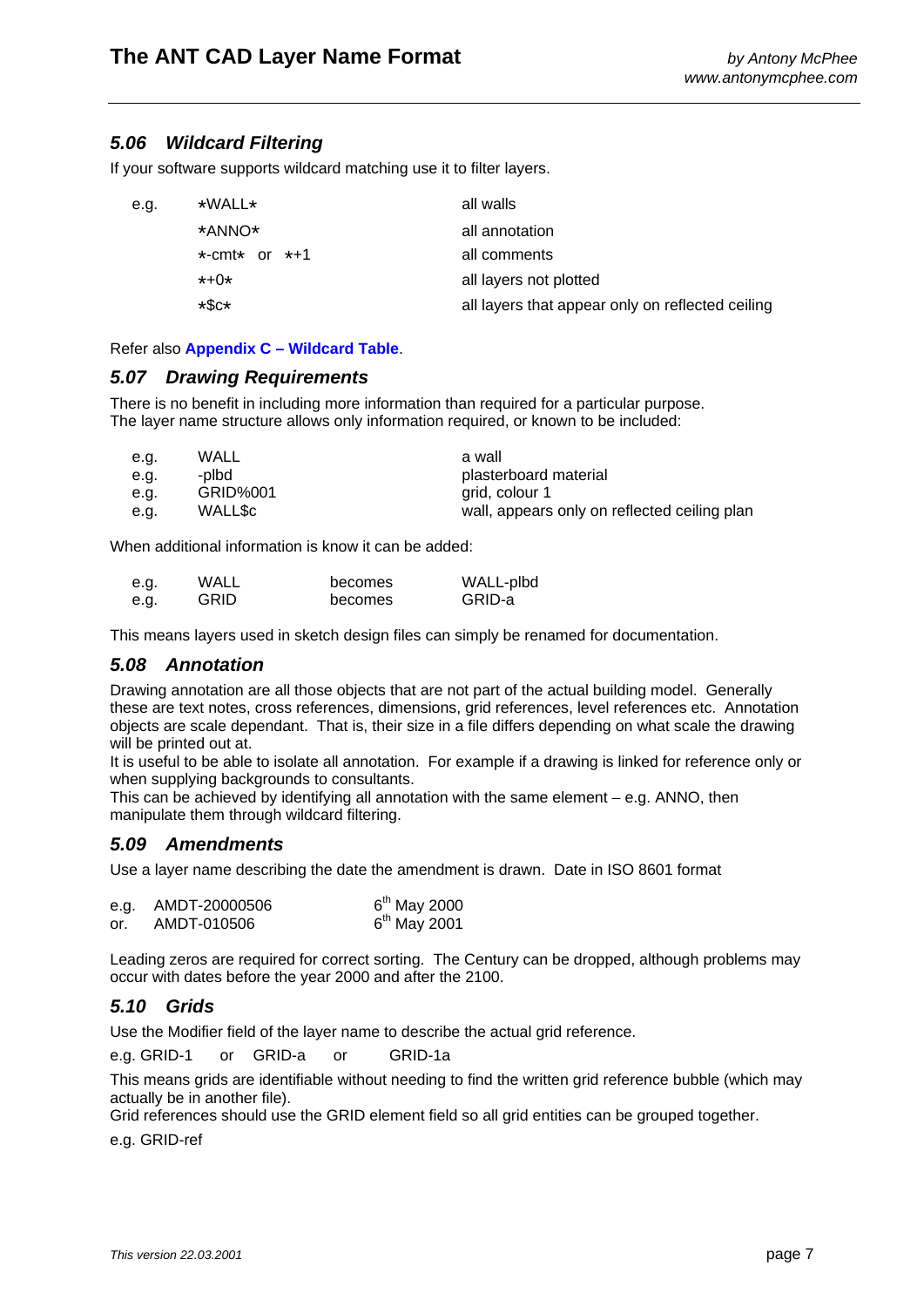#### <span id="page-10-0"></span>*5.11 Comments & Red-lining*

It is useful to allocate layers for comments and red-lining. Comment notes, bubbles, dimensions, construction lines etc. can be used to remind oneself, other design team members, and consultants about current issues relating to objects in the CAD file. Printing of comments and red-lining can be controlled at print time, so they don't appear on issued drawings.

Although an annotation modifier (e.g. –cmt) identifies comments, use the appropriate status, (+1) to identify comments that must never appear on issued drawings.

| e.g. | ANNO-cmt<br>ANNO-cmt+1<br>ANNO-cmt+3am | for comments<br>for comments not printed on final (issued) drawings.<br>schematic comments by AM |
|------|----------------------------------------|--------------------------------------------------------------------------------------------------|
| e.g. | ANNO-redl<br>ANNO-redl+1               | for red-lining<br>for comments not printed on final (issued) drawings.                           |

Comments can be turned into proper notes by simply changing the layer they reside on.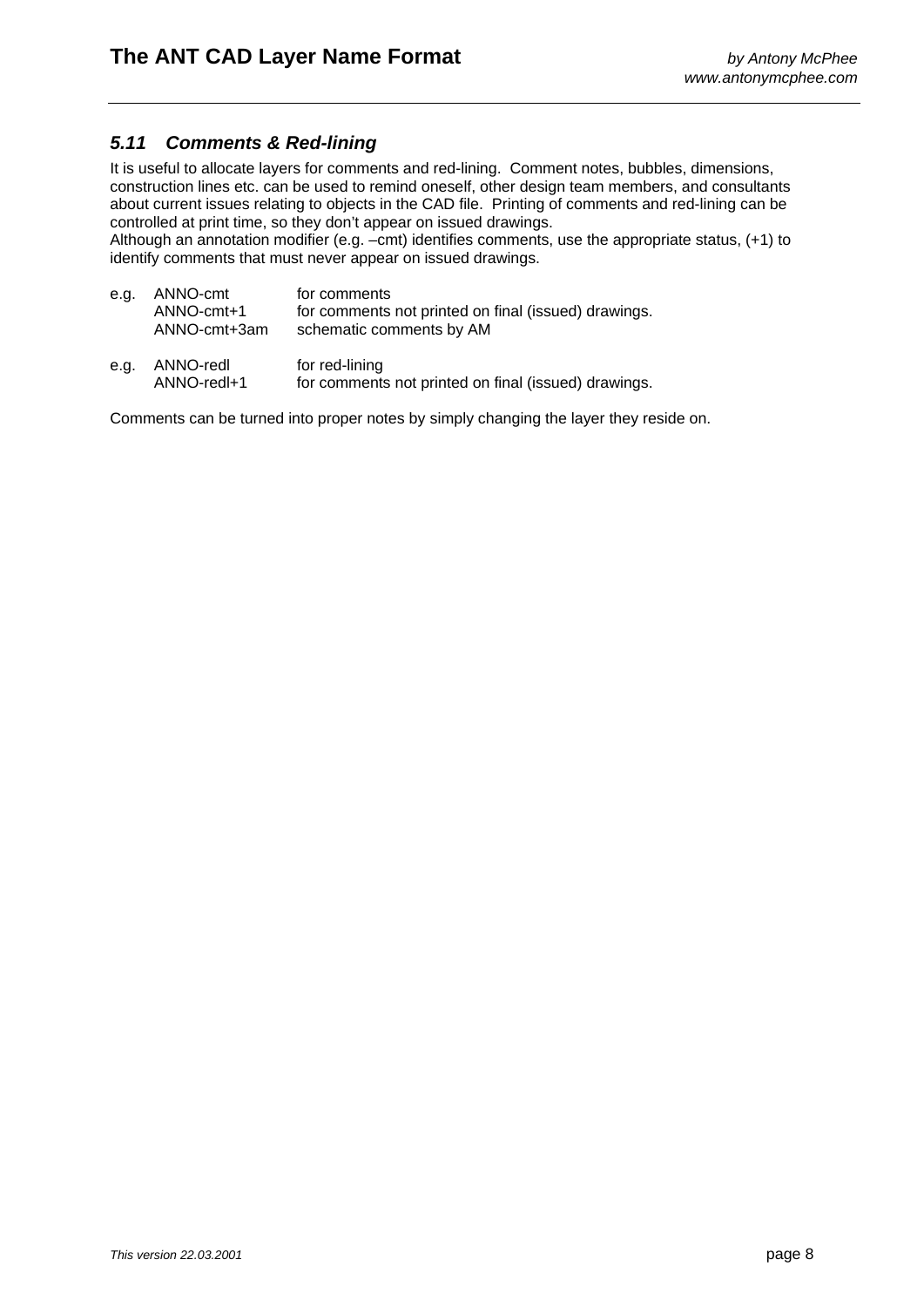# <span id="page-11-0"></span>**Appendix A –Full Layer Name Format & Compliance Grades**

The Layer Name Format identifies particular fields by divider characters, type of character (number or letter), and to a lesser extent position. This structure means fields can be identified even if other fields are missing. It reduces the need to include dummy information or restrict fields to predefined lengths. Fields have been defined as being in either upper or lower case. This is suggested for readability only, using all upper or all lowercase is acceptable.

#### *Full Layer Name Format*

| discipline | stage  | _location                | element | -material           | +status | owner    | \$represent. | %graphic |
|------------|--------|--------------------------|---------|---------------------|---------|----------|--------------|----------|
|            | \$type | Representation:<br>scale |         | Graphic:<br>%colour |         | linetype | Pen wt.      |          |

where:

| <b>FIELD</b>    | <b>DESCRIPTION</b>                      | <b>CHARACTERS</b>                      | <b>RULES</b>                                                                                                  |
|-----------------|-----------------------------------------|----------------------------------------|---------------------------------------------------------------------------------------------------------------|
| discipline      | <b>Building Team discipline</b>         | 1 letter, lower-case                   |                                                                                                               |
| stage           | Information accuracy                    | 1 number                               |                                                                                                               |
| <b>location</b> | Location, level, stage or<br>option     | Letters or numbers<br>lower-case       | Must begin with underscore ()                                                                                 |
|                 |                                         | (4 recommended)                        |                                                                                                               |
| !element        | <b>Building element</b>                 | Letters, upper-case<br>(4 recommended) | Exclamation (!) required if<br>discipline &/or location used.                                                 |
| -material       | <b>Building material</b><br>or Modifier | Letters or numbers,                    | Must begin with dash (-)                                                                                      |
|                 | or Annotation type                      | lower-case<br>(4 recommended)          |                                                                                                               |
| +status         | Information accuracy                    | 1 number                               | Must begin with plus $(+)$<br>Required if owner used.                                                         |
| owner           | Owner                                   | 2 letters, lower-case                  |                                                                                                               |
| \$represent.    |                                         |                                        | Must begin with dollar (\$)                                                                                   |
| type            | Type of drawing                         | 1 letter, lower-case                   | Required if Scale used                                                                                        |
| scale           | Scale of object                         | numbers                                |                                                                                                               |
| %graphic        |                                         |                                        | Must begin with percent (%)                                                                                   |
| colour          | Plotted colour                          | 3 numbers                              | Required if Linetype & Pen<br>used                                                                            |
| linetype        | Plotted Line type                       | 2 letters, lower-case                  | 1 <sup>st</sup> char. linetype description,<br>2 <sup>nd</sup> char. linetype scale.<br>Required if Pen used. |
| pen             | Plotted Pen width                       | 1 number                               |                                                                                                               |

e.g. A6**\_**planL1L9**!**WALL**-**plbd**+**2am**\$**p100**%**007dh4 Architectural, for construction, Plan levels

1 to 9, wall, plasterboard, schematic, owned by AM, appears plan only, 1:100, black, half sized dashed line, 0.25 pen.

**Where divider characters (! + \$ %) are not supported replace them with the underscore (\_) character.**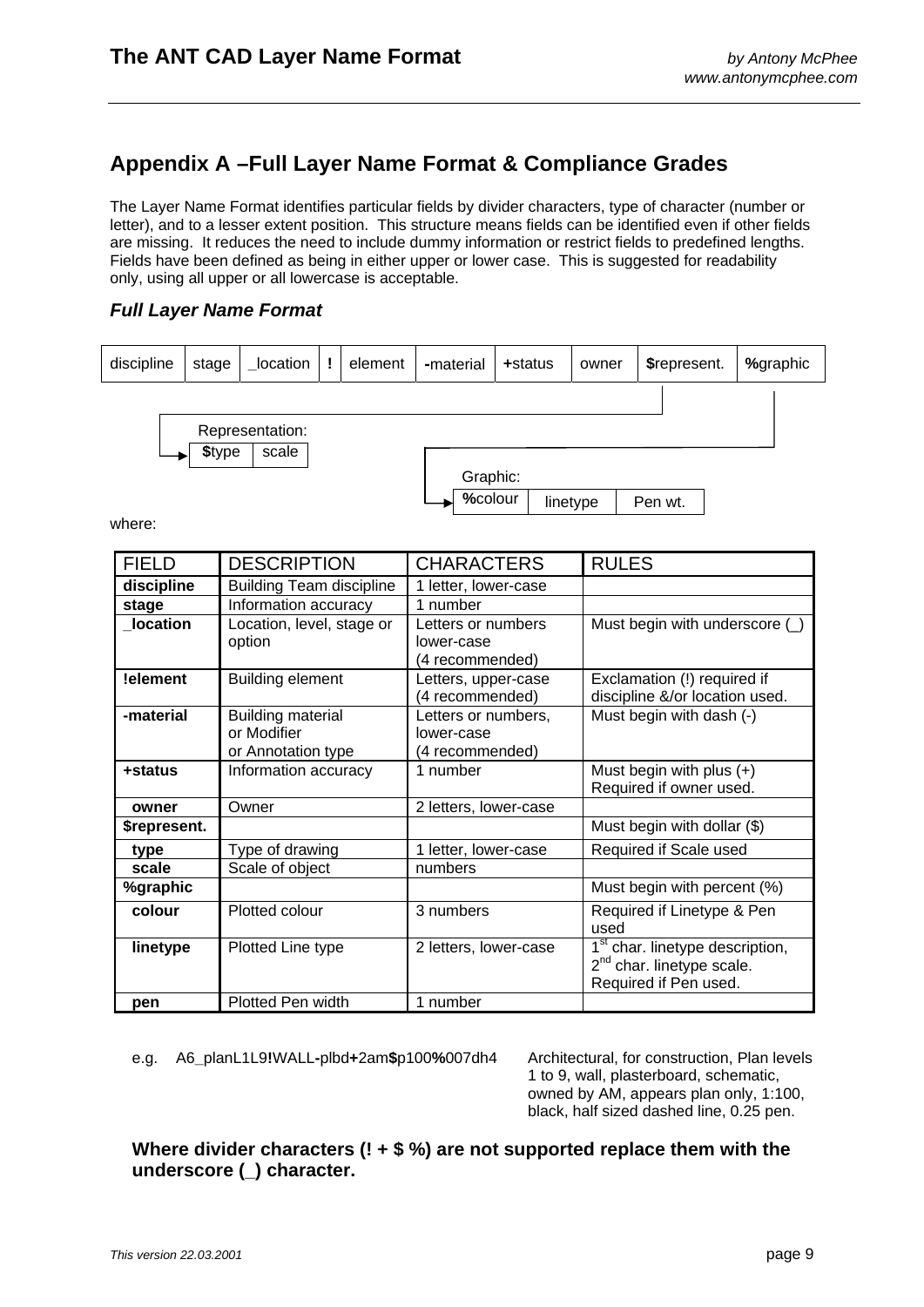#### *Layer Name Compliance Grades*

These grades provide a way to describe the fields that an in-house standard uses. Layer grades can be referred to in contracts with other parties (client/Architects, consultant agreements, etc.).

Regular fields are always used within a layer namer, optional fields are used in addition to the regular fields when extra information is required for objects on that layer.

The **[Standard Layer Name Format](#page-4-0)** described in this document is equivalent to Grade 2.0.

#### *Layer Grades*

|                | <b>Regular Fields</b> |  |  |                  |          |               |       | <b>Optional Fields</b> |
|----------------|-----------------------|--|--|------------------|----------|---------------|-------|------------------------|
| $\mathbf 0$    |                       |  |  |                  |          |               |       | all fields             |
| $\overline{1}$ |                       |  |  | Element          |          |               |       | all other fields       |
| $\overline{2}$ |                       |  |  | Element          | Material |               |       | all other fields       |
| $\mathbf{3}$   |                       |  |  | Element          | Material | <b>Status</b> | Owner | all other fields       |
| 4              | Discipline Stage      |  |  | Element          | Material | <b>Status</b> |       | all other fields       |
| 5              | Discipline Stage      |  |  | Element          |          |               |       | all other fields       |
| 6              | Discipline Stage      |  |  | Element          | Material |               |       | all other fields       |
| 7              | Discipline Stage      |  |  | Location Element | Material |               |       | all other fields       |
| 8              | Discipline Stage      |  |  | Location Element | Material | <b>Status</b> |       | all other fields       |
| 9              | Discipline Stage      |  |  | Location Element | Material | <b>Status</b> | Owner |                        |

#### *Layer Sub Grades*

|            | <b>Regular Fields</b> |       |                |          |            | <b>Optional Fields</b> |
|------------|-----------------------|-------|----------------|----------|------------|------------------------|
|            | Representation        |       | <b>Graphic</b> |          |            |                        |
| $\cdot$ 0  |                       |       |                |          |            | all fields             |
| $\cdot$ 1  |                       |       | colour         |          |            | all other fields       |
| $\cdot$ .2 |                       |       | colour         | linetype |            | all other fields       |
| $\cdot$ 3  |                       |       | colour         | linetype | pen weight | all other fields       |
| .4         | type                  |       |                |          |            | all other fields       |
| .5         | type                  | scale |                |          |            | all other fields       |
| .6         | type                  | scale | colour         |          |            | all other fields       |
| $\cdot$    | type                  | scale | colour         | linetype |            | all other fields       |
| .8         | type                  | scale | colour         | linetype | pen weight | all other fields       |

Grade 9.8 represents all information fields.

| A layer complying with | Layer Grade 2.0 | WALL-pbrd     |
|------------------------|-----------------|---------------|
|                        | Layer Grade 3.0 | WALL-pbrd+2am |
|                        | Layer Grade 0.1 | %007          |
|                        | Layer Grade 2.1 | WALL-pbrd%007 |
|                        | Layer Grade 5.5 | a2!WALL\$p100 |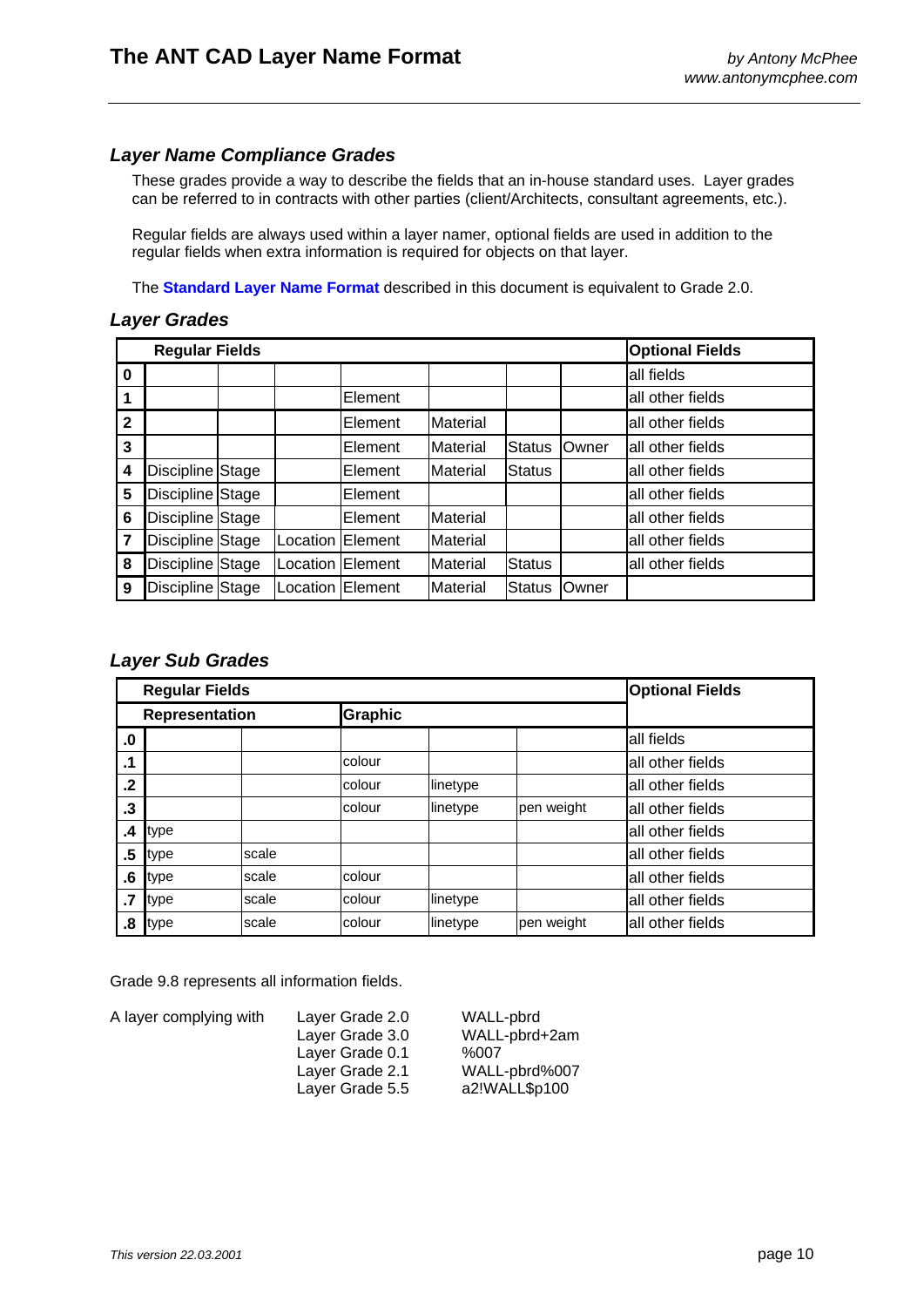| discipline        | building consultant, 1 letter  |                          |
|-------------------|--------------------------------|--------------------------|
| <b>Discipline</b> | <b>Description</b>             | <b>Notes</b>             |
| a                 | Architect                      |                          |
| b                 | <b>Building surveyor</b>       |                          |
| C                 | Civil                          |                          |
| d                 | Drainage, Sewerage             |                          |
| e                 | Electrical                     |                          |
|                   | Fire services                  |                          |
| $\overline{g}$    | Geographical / Land Surveyor   |                          |
|                   | Interior                       |                          |
| k                 | Client                         |                          |
|                   | Landscape                      |                          |
| m                 | Mechanical                     |                          |
| n                 | Acoustic                       | N for Noise              |
| q                 | Quantity surveyor              |                          |
| S                 | Structural                     |                          |
| t                 | Planning                       |                          |
| $\mathsf{V}$      | Lifts                          | V for Vertical Transport |
| W                 | Contractor & shop drawers      |                          |
| x                 | Sub-contractors & shop drawers |                          |
| y                 | <b>Specialist Designers</b>    |                          |
| z                 | Other                          |                          |

# <span id="page-13-0"></span>**Appendix B – Standard Layer Name Fields**

| <b>Stage</b> | <b>Description</b>      | <b>Notes</b> |
|--------------|-------------------------|--------------|
|              | Invisible (not plotted) |              |
|              | Comments & redlining    | not nor      |

**stage document stage, 1 number** 

| <b>Stage</b> | <b>Description</b>                 | <b>Notes</b>                             |
|--------------|------------------------------------|------------------------------------------|
|              | Invisible (not plotted)            |                                          |
|              | Comments & redlining               | not normally issued outside of<br>office |
| 2            | Schematic only                     |                                          |
| 3            | Developed design                   |                                          |
|              | Preliminary for construction       | pre-tender                               |
| 5            | Awaiting Approval for construction | tender                                   |
| 6            | Approved for construction          | after tender                             |
|              | As built                           |                                          |
| 8            | Existing                           |                                          |
| 9            | <b>Dummy</b> – has no meaning      | Use if Discipline field included         |

#### **Location, letters &/or numbers**

| Location | <b>Description</b> | <b>Notes</b> |
|----------|--------------------|--------------|
| Level01  | Level 1 only       |              |
| Lev0180  | Levels 1 to 80     |              |
| _Floor   | Floor plan         |              |
| _Ceil    | Reflected ceiling  |              |
| _Option1 | Option 1           |              |
| etc.     |                    |              |
|          |                    |              |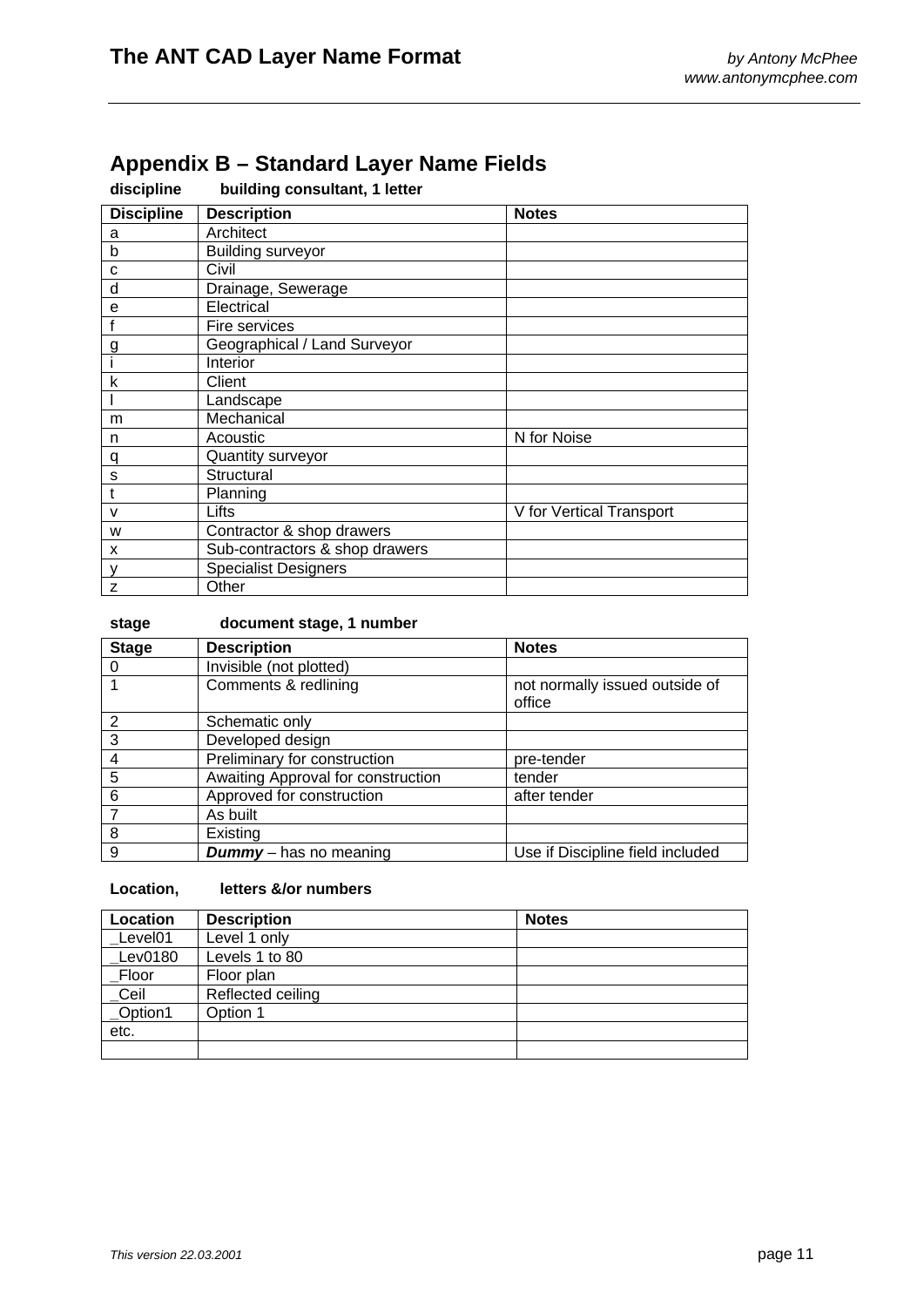| <b>Element</b> | <b>Description</b>               | <b>Colours</b> | <b>Notes</b>                            |
|----------------|----------------------------------|----------------|-----------------------------------------|
| <b>BLDG</b>    | <b>Building outline</b>          | purples        |                                         |
| <b>CEIL</b>    | Ceiling                          | yellows        |                                         |
| <b>COLN</b>    | Columns                          | greens         |                                         |
| <b>DOOR</b>    | Doors                            | browns         |                                         |
| <b>EQPM</b>    | Equipment                        | reds           |                                         |
| <b>FLOR</b>    | Floor                            | browns         |                                         |
| <b>FURN</b>    | Loose furniture                  | purples        |                                         |
| <b>GLAZ</b>    | Glazing                          | yellows        | Windows to ceilings                     |
| <b>HRAL</b>    | Handrails & balustrades          | reds           |                                         |
| <b>JNRY</b>    | Built in joinery                 | browns         |                                         |
| <b>LIFT</b>    | Lift cars                        | reds           |                                         |
| <b>PARO</b>    | Partitions (to underside         | yellows        | WALLs go through ceilings.              |
|                | ceilings) e.g. Office partitions |                |                                         |
| <b>PART</b>    | Partitions - (do not go to       | yellows        |                                         |
|                | ceiling) e.g. Toilet partitions  |                |                                         |
| <b>RAMP</b>    | Ramps                            | reds           |                                         |
| <b>ROOF</b>    | Roof                             | blues          |                                         |
| <b>SANT</b>    | Sanitary fixtures                | blues          |                                         |
| <b>SITE</b>    | Site information                 | browns         |                                         |
| <b>SLAB</b>    | Floor slabs                      | greens         |                                         |
| <b>STRS</b>    | <b>Stairs</b>                    | reds           |                                         |
| <b>STWR</b>    | Stormwater (DPs etc.)            | blues          |                                         |
| <b>WALL</b>    | Walls (not internal partitions)  | greens         |                                         |
| <b>WIND</b>    | Windows                          | blues          | Windows within walls (not to<br>ceiling |
|                |                                  |                |                                         |
|                |                                  |                |                                         |
|                |                                  |                |                                         |
|                |                                  |                |                                         |

#### **element Building element, 4 letters**

#### **element Services & Consultants element, 4 letters**

| <b>Element</b> | <b>Description</b>      |         | <b>Notes</b> |
|----------------|-------------------------|---------|--------------|
| <b>CARS</b>    | Cars & trucks           | yellows |              |
| <b>CARPK</b>   | Car parks               | purples |              |
| <b>ELEC</b>    | <b>Electrical items</b> | reds    |              |
| <b>EXHB</b>    | <b>Exhibition items</b> | reds    |              |
| <b>FIRE</b>    | Fire services items     | reds    |              |
| <b>LITE</b>    | Lights                  | reds    |              |
| <b>LSCP</b>    | Landscape information   | greens  |              |
| <b>MECH</b>    | Mechanical items        | reds    |              |
| <b>ROAD</b>    | Roads                   | blues   |              |
|                |                         |         |              |
|                |                         |         |              |
|                |                         |         |              |
|                |                         |         |              |
|                |                         |         |              |
|                |                         |         |              |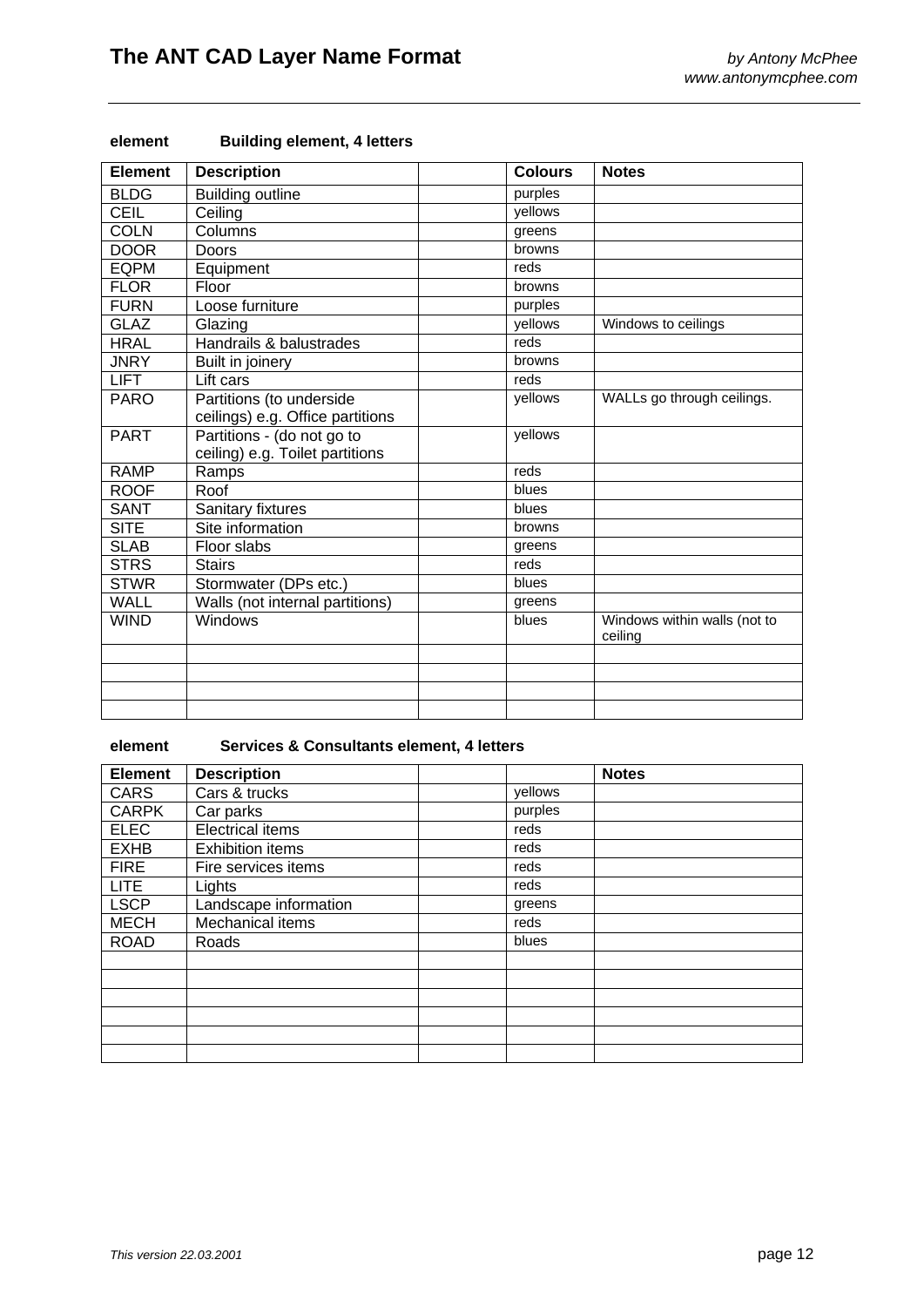| <b>Element</b> | <b>Description</b>             |         | <b>Notes</b>                  |
|----------------|--------------------------------|---------|-------------------------------|
| <b>ANNO</b>    | Annotation, (text, dimensions, | purples |                               |
|                | references etc)                |         |                               |
| <b>AREA</b>    | Area boundaries, hatching etc  | grays   |                               |
| <b>GRID</b>    | Grid lines, grid references &  | reds    |                               |
|                | dimensions                     |         |                               |
| <b>REVI</b>    | <b>Revisions</b>               | greens  |                               |
| <b>SHEET</b>   | Drawing sheets                 | grays   | Blocks inserted on this layer |
| <b>VPORT</b>   | Viewports in paper space       | grays   |                               |
|                |                                |         |                               |
|                |                                |         |                               |
|                |                                |         |                               |
|                |                                |         |                               |

#### **element Drawing element, 4 letters**

#### **Building material, 4 letters &/or numbers**

| <b>Material</b> | <b>Description</b>             | <b>Notes</b> |
|-----------------|--------------------------------|--------------|
| -alum           | Aluminium                      |              |
| -blok           | Masonry block                  |              |
| -brik           | Clay brick                     |              |
| -carp           | Carpet                         |              |
| $-conc$         | Concrete                       |              |
| -deck           | Timber decks                   |              |
| $-fcbd$         | Fibrecement board (villaboard) |              |
| -fish           | Flashings                      |              |
| -glas           | Glass                          |              |
| -insl           | Insulation                     |              |
| -pave           | <b>External paving</b>         |              |
| -pgbd           | Plasterglass board             |              |
| -plbd           | Plasterboard                   |              |
| -plyw           | Plywood                        |              |
| -scrd           | Floor screeds                  |              |
| -seal           | Sealant or seals               |              |
| -stel           | <b>Steel</b>                   |              |
| -tile           | Tiles - ceiling or ceramic     |              |
| -timb           | Timber                         |              |
|                 |                                |              |
|                 |                                |              |
|                 |                                |              |
|                 |                                |              |
|                 |                                |              |
|                 |                                |              |
|                 |                                |              |
|                 |                                |              |
|                 |                                |              |
|                 |                                |              |
|                 |                                |              |
|                 |                                |              |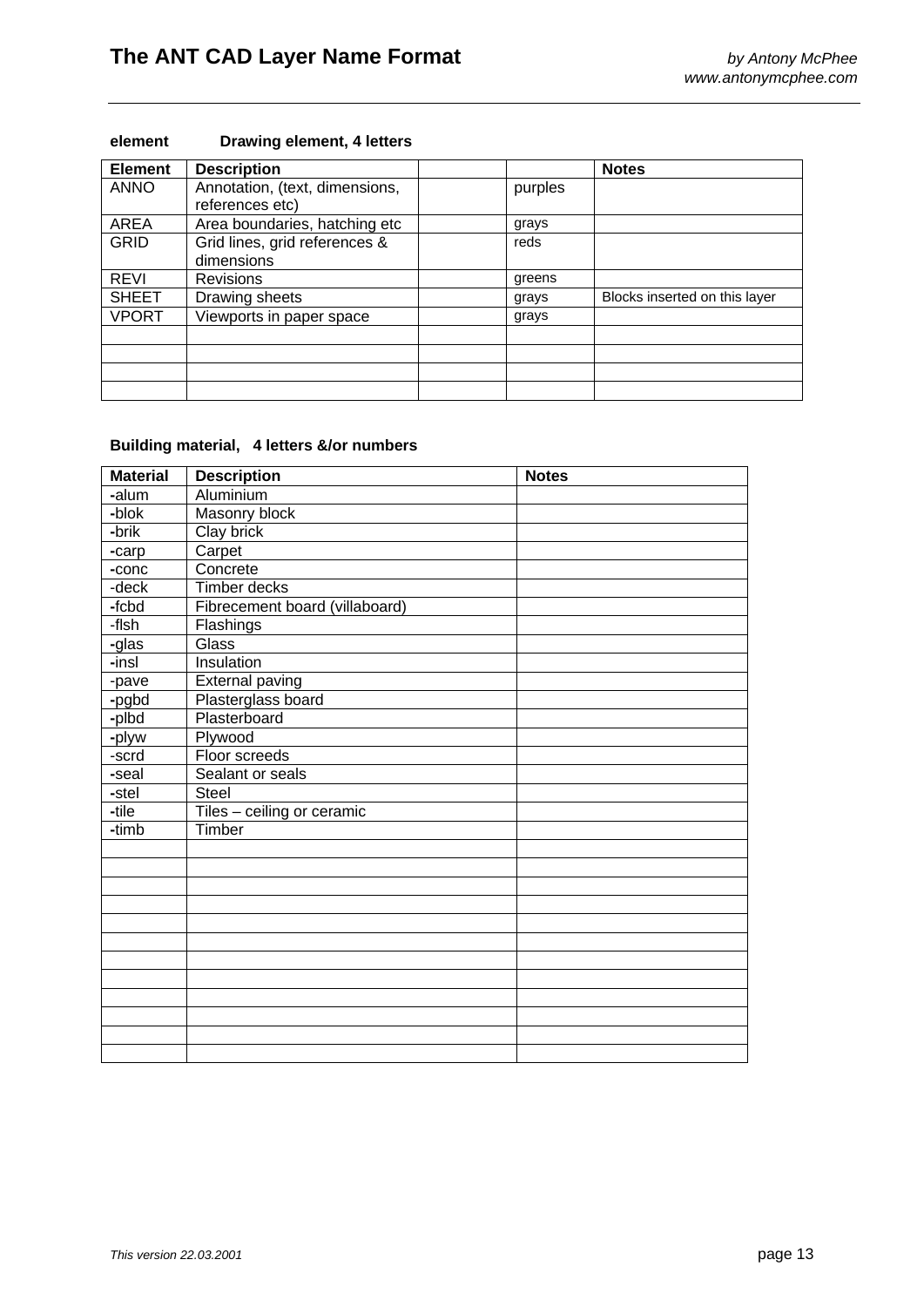| Object | <b>Description</b> | <b>Notes</b> |
|--------|--------------------|--------------|
| -box   | Floor boxes        |              |
| -cars  | Cars, line marking |              |
| $-dp$  | Downpipe           |              |
| -duct  | A/C ducts          |              |
| -fixg  | <b>Fixings</b>     |              |
| -fw    | Floor waste        |              |
| -grnd  | ground             |              |
| -gutt  | Gutters            |              |
| -hose  | Hose reel          |              |
| -hydr  | hydrant            |              |
| -matt  | Floor matt         |              |
| -pene  | Penetration        |              |
| -plnt  | plant              |              |
| -reg   | Register           |              |
| -retg  | Retaining (wall)   |              |
| -road  | Roads              |              |
| -skyl  | Skylight           |              |
| -soff  | Soffit             |              |
| -sprk  | sprinkler          |              |
| -sump  | Sumps & pits       |              |
| -tree  | <b>Trees</b>       |              |
|        |                    |              |
|        |                    |              |
|        |                    |              |
|        |                    |              |
|        |                    |              |
|        |                    |              |

#### **Object, 4 letters &/or numbers**

## **Modifier, 4 - 6 letters &/or numbers**

| <b>Modifier</b> | <b>Description</b>  | <b>Notes</b>                    |
|-----------------|---------------------|---------------------------------|
| -above          | Above               |                                 |
| -behind         | behind              |                                 |
| -below          | <b>Below</b>        |                                 |
| -beyond         | beyond              |                                 |
| -edge           | edges               |                                 |
| -head           | Door & window heads | Used in Reflected Ceiling plans |
| -setdn          | setdowns            |                                 |
|                 |                     |                                 |
|                 |                     |                                 |
|                 |                     |                                 |
|                 |                     |                                 |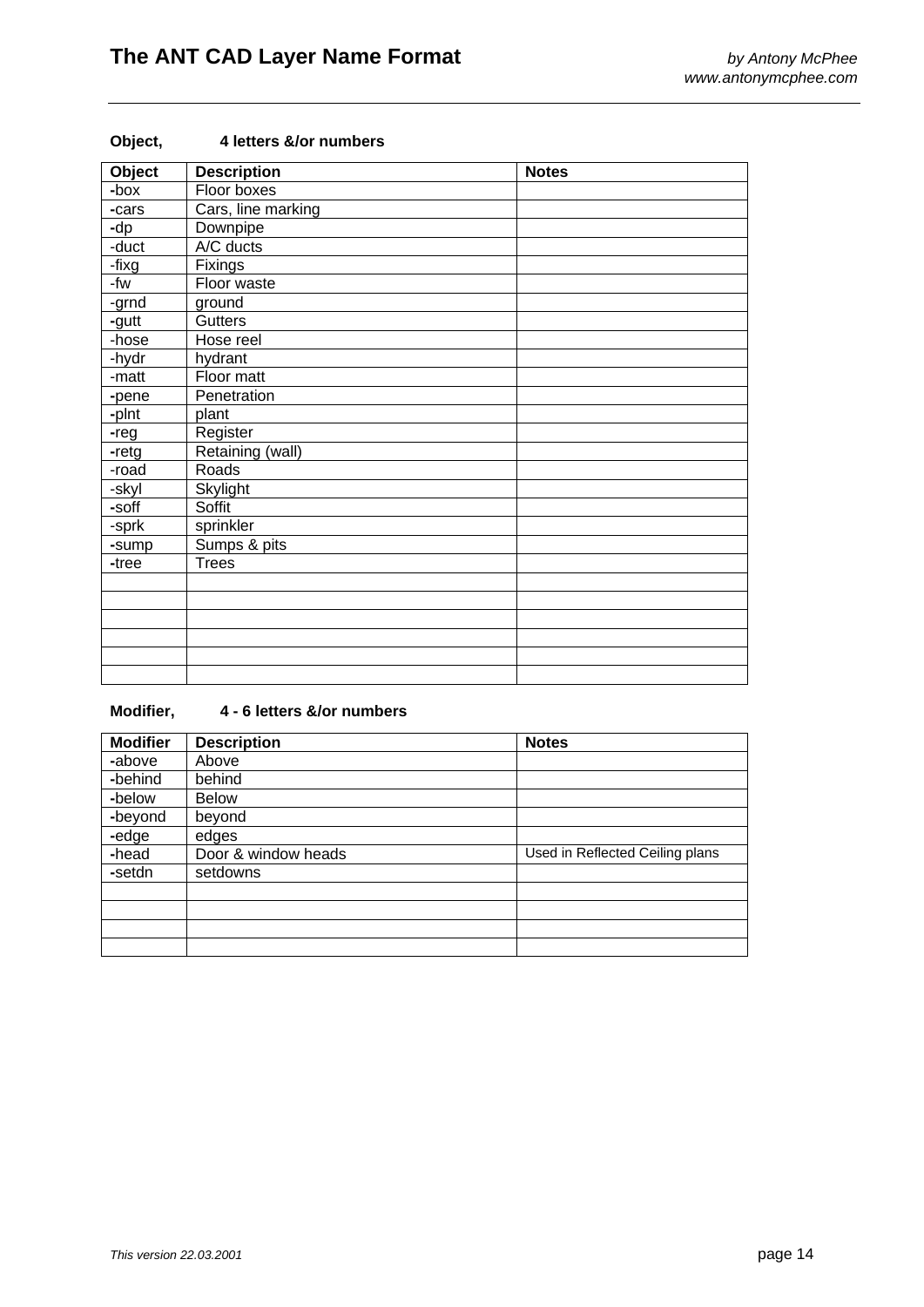| <b>Annotation</b> | <b>Description</b>                    | <b>Notes</b>             |
|-------------------|---------------------------------------|--------------------------|
| -brk              | Break line between drawing sheets     | Drawn in Model files     |
| -cmt              | Comment                               | Not plotted final drgs   |
| -dim              | <b>Dimensions</b>                     |                          |
| -hat              | Hatching                              |                          |
| -lev              | Level reference                       |                          |
| -ref              | Reference, Cross reference, grid etc. |                          |
| -rma              | Room area                             | in attribute blocks only |
| -rmb              | Room brief number                     | in attribute blocks only |
| $-rmn$            | Room name reference                   |                          |
| -rmt              | Room name text                        | in attribute blocks only |
| -tag              | Text with reference block             | Used within blocks only  |
| -tit              | Title text                            | Used in paperspace       |
| -txt              | Text                                  |                          |
|                   |                                       |                          |
|                   |                                       |                          |
|                   |                                       |                          |
|                   |                                       |                          |
|                   |                                       |                          |
|                   |                                       |                          |
|                   |                                       |                          |
|                   |                                       |                          |

#### **Annotation, 3 letters &/or numbers**

### **status information status, 1 number**

| <b>Status</b> | <b>Description</b>                 | <b>Notes</b>                        |
|---------------|------------------------------------|-------------------------------------|
| $+0$          | Invisible (not plotted)            |                                     |
| $+1$          | Comments & redlining               | not plotted on final (issued) drgs. |
| $+2$          | Schematic only                     |                                     |
| $+3$          | Developed design                   |                                     |
| $+4$          | Preliminary for construction       | pre-tender                          |
| $+5$          | Awaiting Approval for construction | tender                              |
| $+6$          | Approved for construction          | after tender                        |
| $+7$          | As built                           |                                     |
| $+8$          | Existing                           |                                     |
| $+9$          | <b>Dummy</b> – has no meaning      | Use if Owner field included         |

#### **owner owner, 2 letters**

| <b>Status</b> | <b>Description</b> | <b>Notes</b> |
|---------------|--------------------|--------------|
| am            |                    |              |
| ah            |                    |              |
| etc           |                    |              |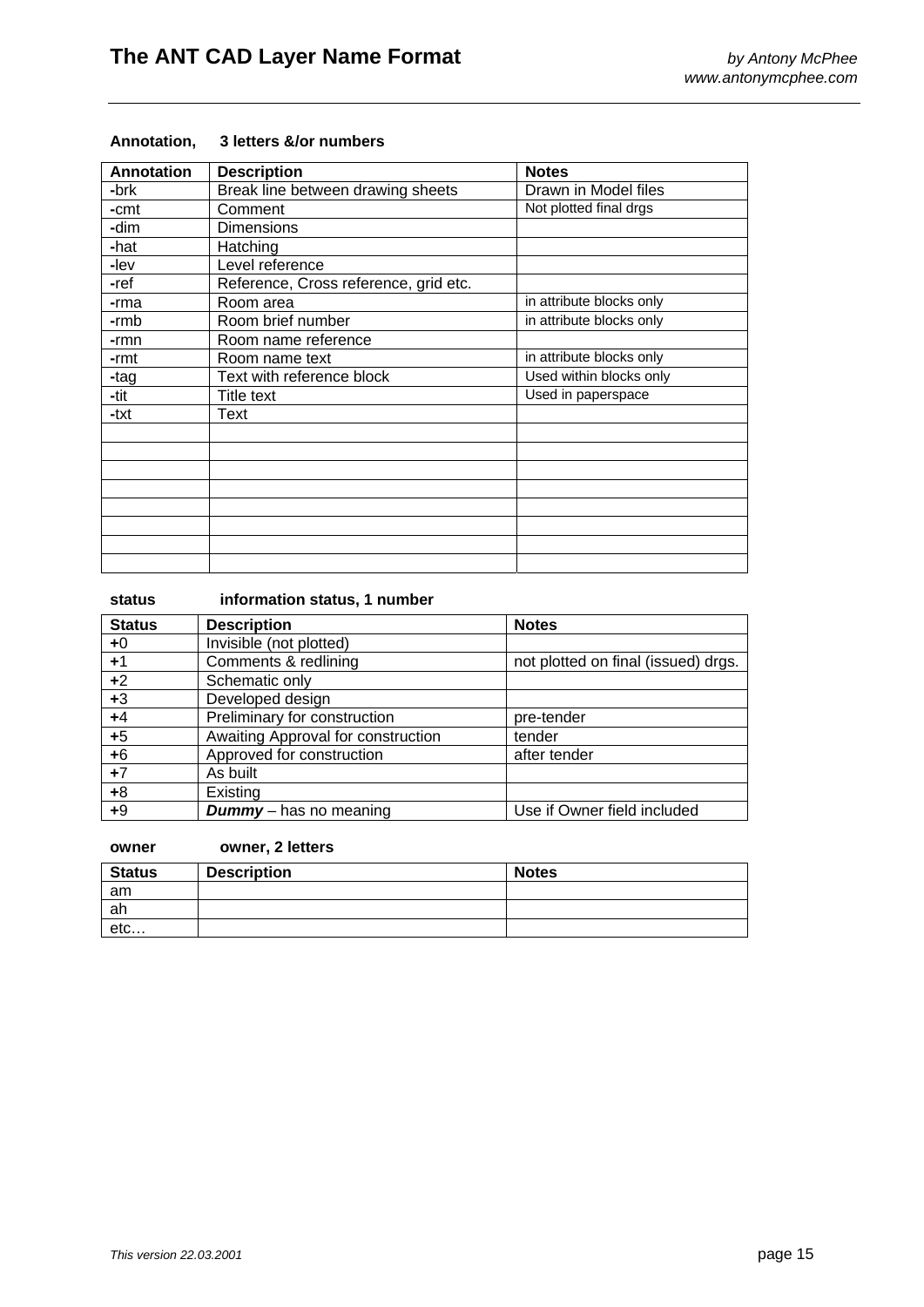#### Representation - Drawing Type 1 letter

| <b>Type</b>    | <b>Description</b>         | <b>Notes</b>                    |
|----------------|----------------------------|---------------------------------|
| a              | Mechanical                 | (a)ir conditioning              |
| $\mathsf b$    | <b>Building Sections</b>   |                                 |
| C              | Reflected Ceiling plan     |                                 |
| d              | Demolition                 |                                 |
| e              | Elevation                  |                                 |
| $\mathsf f$    | Furniture layout           | Fit-out                         |
| $\overline{g}$ | Legend                     | Le(g)end drgs & key drgs        |
| h              |                            |                                 |
| j              | Lighting                   | L(i)ghting                      |
|                | Joinery                    | Joinery & fittings              |
| k              | Sprinkler                  | Sprin(k)ler & fire              |
| $\mathsf{I}$   | Layout (setout) plan       | Slab set-out                    |
| m              | Masterplan                 |                                 |
| n              |                            |                                 |
| o              | Location plan              | (o)verall plan                  |
| p              | <b>Floor Plan</b>          |                                 |
| q              |                            |                                 |
| $\mathsf{r}$   | Roof plan                  |                                 |
| s              | Site plan                  |                                 |
| t              | Detail                     | $De(t)$ ail                     |
| u              |                            |                                 |
| v              |                            |                                 |
| W              | <b>Wall Sections</b>       |                                 |
| х              | <b>Existing conditions</b> | $E(x)$ isting conditions        |
| y              | Electrical                 | Electricit(y)                   |
| z              | Reference                  | $A_{Z_A}$<br>$Cro(z)$ reference |

Representation – **Scale plotted scale, numbers** 

| <b>Scale</b> | <b>Description</b> | <b>Notes</b> |
|--------------|--------------------|--------------|
|              | 1:1                |              |
| - 2          | 1:2                |              |
| 5            | 1:5                |              |
| 10           | 1:10               |              |
| 100          | 1:100              |              |
| 1000         | 1:1000             |              |
| 10000        | 1:10,000           |              |
| etc.         |                    |              |

Graphic – **colour plotted colour, 3 numbers** 

| Colour. | <b>Description</b>            | <b>Notes</b>                                 |
|---------|-------------------------------|----------------------------------------------|
| 000     | <b>Dummy</b> - has no meaning | use if line-type and/or pen. wt.<br>included |
| 001     | red                           |                                              |
| 002     | yellow                        |                                              |
| 003     | green                         |                                              |
| 004     | cyan                          |                                              |
| 005     | blue                          |                                              |
| 006     | magenta                       |                                              |
| 007     | black (or white)              |                                              |
| 008     | gray                          |                                              |
| ↓       |                               |                                              |
| 255     | Light gray                    |                                              |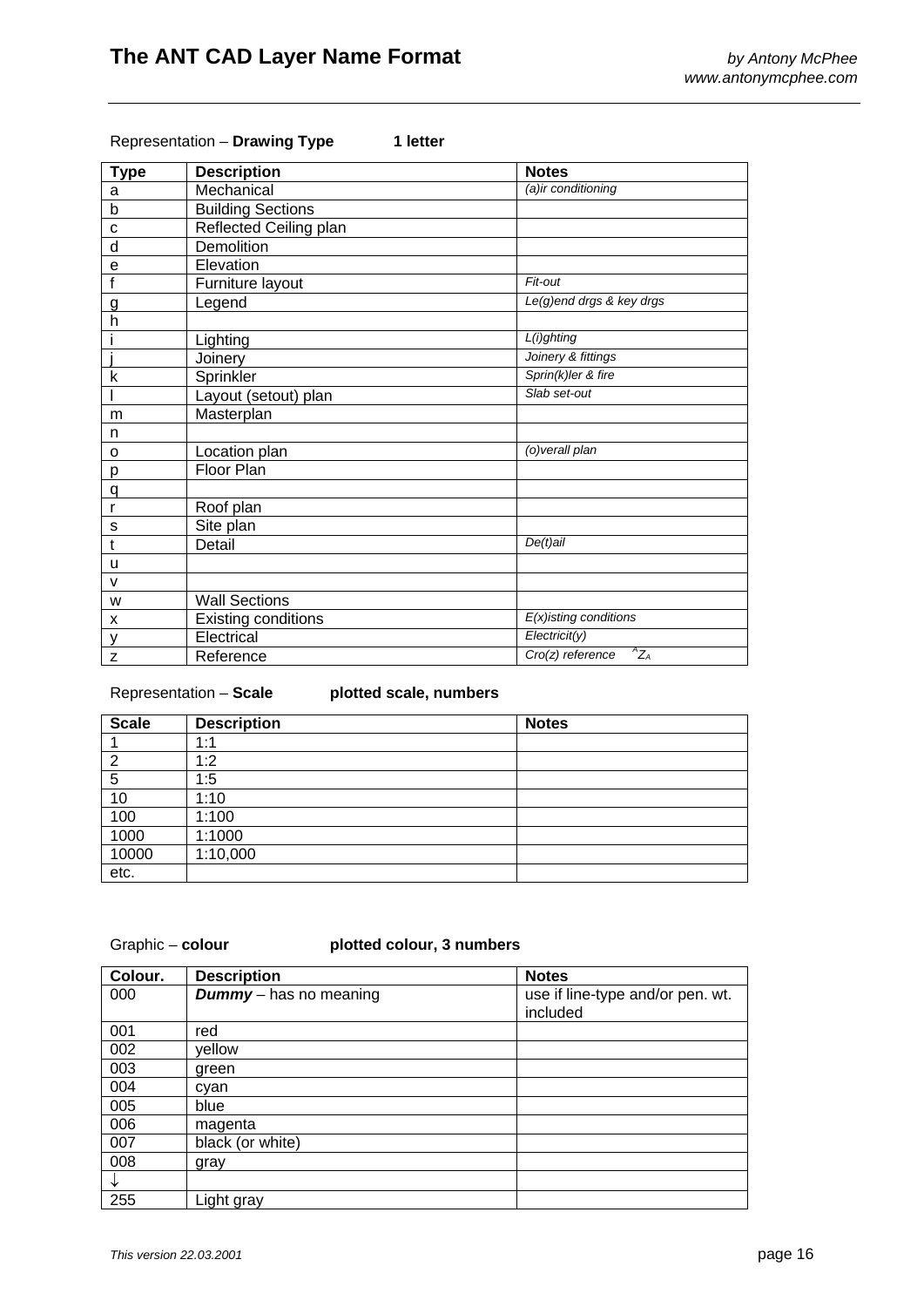#### Graphic – **line type plotted line width, 2 letters, 1st letter linetype, 2nd letter scale of linetype**

| Linetype     | <b>Description</b>                            | <b>Notes</b>            |
|--------------|-----------------------------------------------|-------------------------|
|              | continuous Line                               |                         |
| d            | dashed                                        |                         |
| h            | hidden                                        |                         |
| p            | phantom                                       |                         |
| $\mathsf b$  | border                                        |                         |
| t            | dot                                           |                         |
| C            | centre                                        |                         |
| v            | divide                                        |                         |
| a            | dash-dot                                      |                         |
| Linetype     | <b>Description</b>                            | <b>Notes</b>            |
| <b>Scale</b> |                                               |                         |
| s            | standard                                      |                         |
| d            | Double size                                   |                         |
| f            | four times size                               |                         |
| е            | Eight times                                   |                         |
| h            | Half size                                     |                         |
| q            | quarter size                                  |                         |
| t            | Oct (eighth) size                             |                         |
| ls           | <b>Dummy</b> - continuous line standard scale | Use if pen wt. included |

#### Graphic – **pen wt plotted line width, 1 number**

| Pen Wt.         | <b>Description</b> | <b>Notes</b>     |
|-----------------|--------------------|------------------|
| $0$ (zero)      | Not plotted        |                  |
|                 | Thinnest width     | $0.10$ mm        |
| 2               |                    | $0.13$ mm        |
| 3               |                    | $0.18$ mm        |
| 4               |                    | $0.25$ mm        |
| 5               |                    | 0.35 mm          |
| $6\phantom{1}6$ |                    | $0.5$ mm         |
| 7               |                    | $0.7$ mm         |
| 8               |                    | $1.0 \text{ mm}$ |
| 9               | Thickest width     | $2.0$ mm         |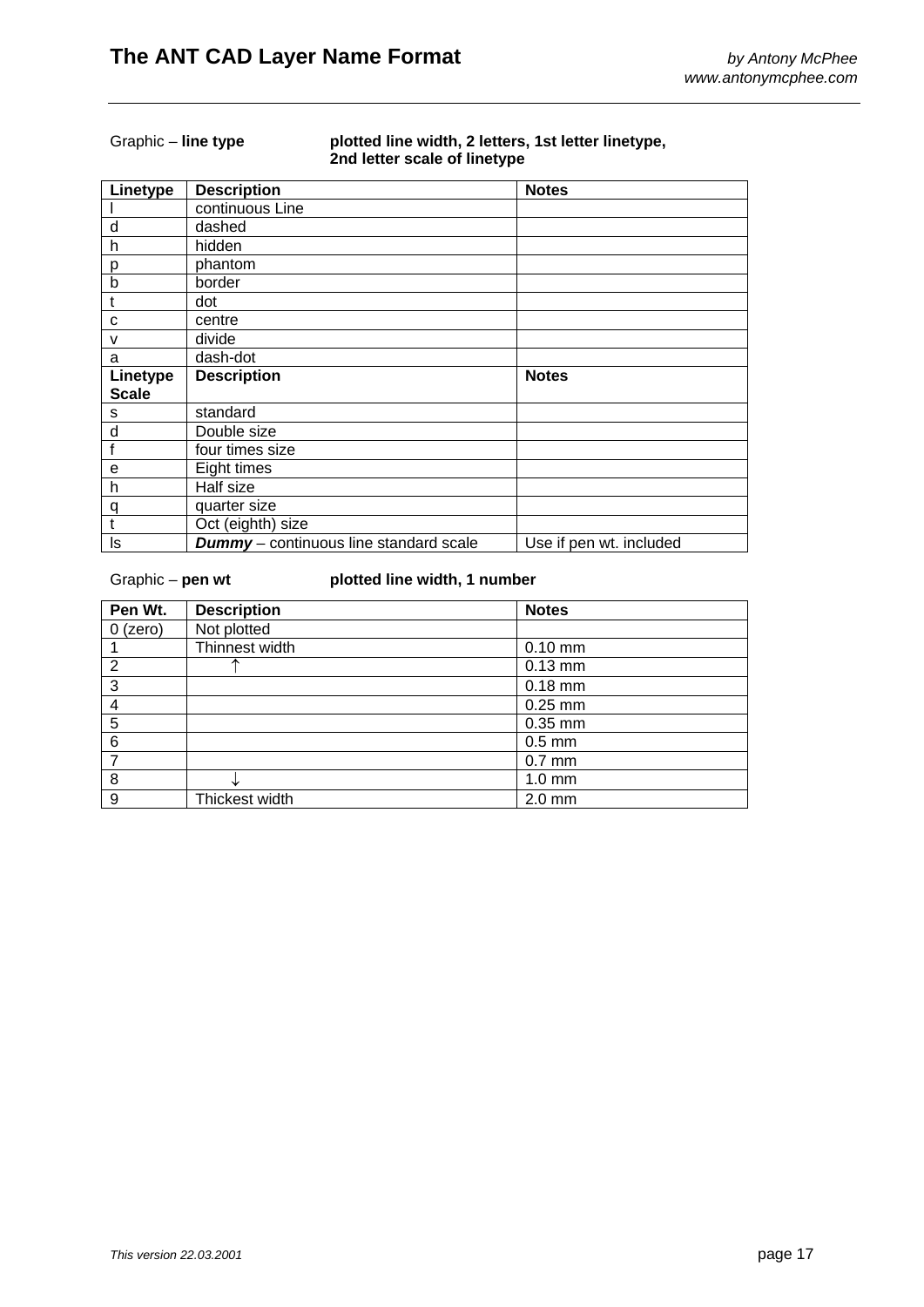# <span id="page-20-0"></span>**Appendix C – Wildcard Table**

# *Wildcard Table Legend*

| A        |                 | an alphabetical character $(A \text{ to } Z)$                                                                                                  |
|----------|-----------------|------------------------------------------------------------------------------------------------------------------------------------------------|
| N        |                 | a number $(0 to 9)$                                                                                                                            |
| $\ast$   | (asterisk)      | Matches any character sequence, including an empty one, and it can be<br>used anywhere in the search pattern: at the beginning, middle, or end |
| #        | (pound)         | Matches any single number                                                                                                                      |
| $\omega$ | (at)            | Matches any single alphabetic character                                                                                                        |
|          | (question mark) | Matches any single character                                                                                                                   |

| <b>FIELD</b> | <b>WILDCARD</b>                    | <b>NOTES</b>                                                        |
|--------------|------------------------------------|---------------------------------------------------------------------|
| discipline   | $A^*$ !*<br><sub>or</sub><br>$A^*$ | use ! (exclamation) if some layers DON'T have Discipline field.     |
| stage        | $@N^*!$<br><sub>or</sub><br>$@N*$  | use ! (exclamation) if some layers DON'T have Stage field.          |
| location     | $^*$ _AAAA $^*$                    | can include numbers                                                 |
| element      | *!AAAA*<br><sub>or</sub><br>AAAA*  | *! (exclamation) optional if Discipline, Stage & Location not used. |
| material     | $*AAAA*$                           | can include numbers                                                 |
| status       | $*+N*$                             |                                                                     |
| owner        | * $#AA*$                           |                                                                     |
| type         | $*SA*$                             |                                                                     |
| scale        | $*$ \$@NN*                         |                                                                     |
| colour       | $*96$ NNN $*$                      |                                                                     |
| line type    | *%###AA*                           |                                                                     |
| pen          | *%###@@N                           |                                                                     |

#### *Wildcard Table* - to list all layers with a particular field:-

| e.g. | *WALL*   | all walls                                        |
|------|----------|--------------------------------------------------|
|      | *ANNO*   | all annotation                                   |
|      | ∗+∩∗     | all layers not plotted                           |
|      | $*$ \$c* | all layers that appear only on reflected ceiling |